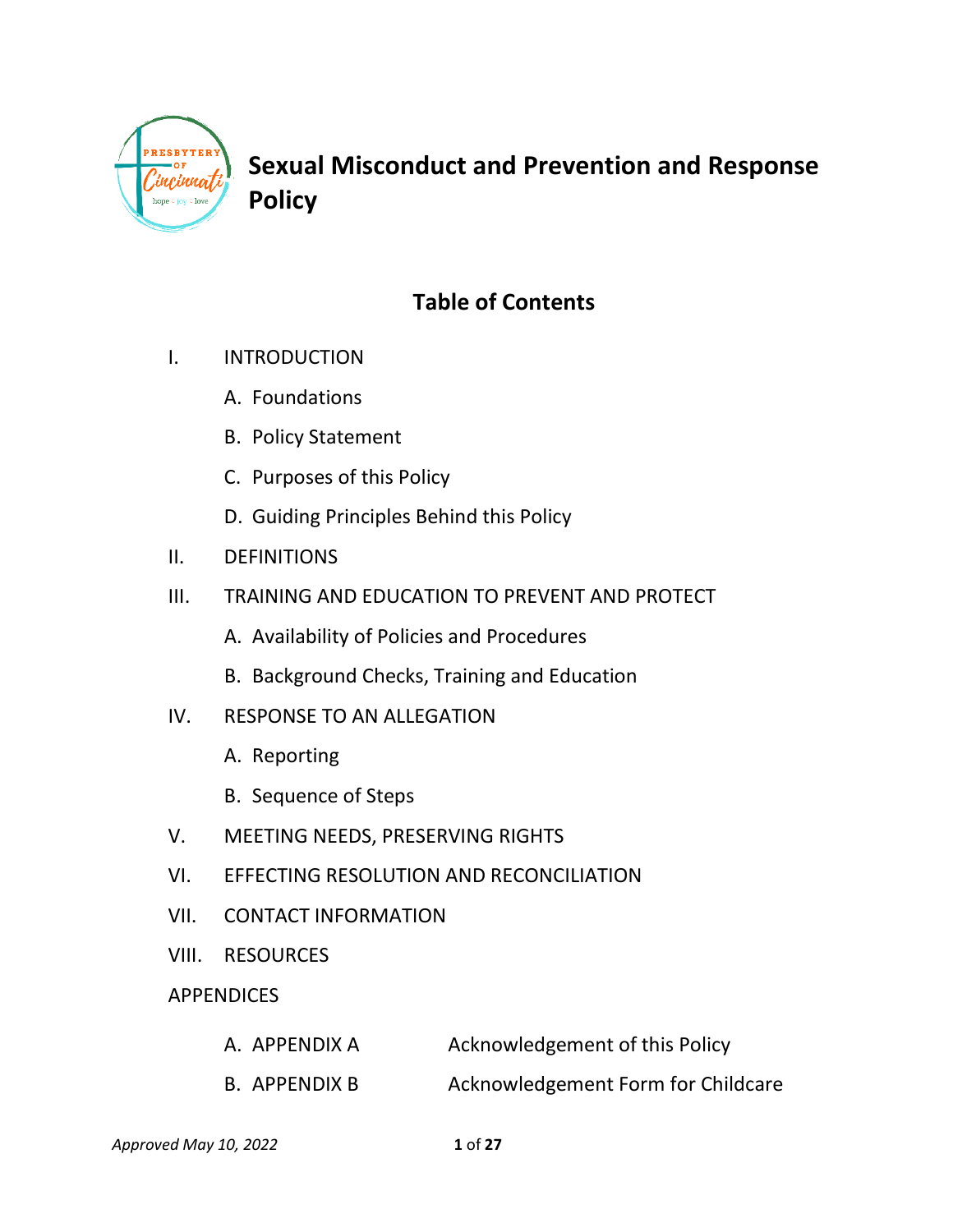## **A. Foundations**

**As God who called you is holy, be holy yourselves in all your conduct.** *I Peter 1:15*

**Not many of you should become teachers, my brothers and sisters, for you know that we who teach will be judged with greater strictness.** *James 2:15*

**Tend the flock of God, that is your charge, not under compulsion, but willingly, not for sordid gain, but eagerly. Do not lord it over those in our charge, but be examples to the flock.** *I Peter 5:2*

"The Spirit gives us courage To pray without ceasing To witness among all peoples to Christ as Lord and Savior, To unmask idolatries in Church and culture, And to work with others for justice, freedom and peace." *A Brief Statement of Faith, PC(USA) Book of Confessions, 1983*

All those in ministry, both Ruling and Teaching Elders, are "to be responsible for a quality of life and relationship that commends the gospel to all persons and that communicates its joy and justice." *Book of Order (G-2.0504)* 

"The presbytery is responsible for the government of the church throughout its district, and for assisting and supporting the witness of congregations to the sovereign activity of God in the world, so that all congregations become communities of faith, hope, love, and witness. *Book of Order (G-3.0301)*

### **The Presbytery of Cincinnati Mission Statement:**  *Connecting and equipping congregations to bear witness to the overwhelming hope, audacious joy, and contagious love of Jesus Christ.*

*In faithfulness to Scripture and our Constitution, and to fulfill our mission as a presbytery, we hold seriously our responsibility to protect those who are most vulnerable in our communities: children, youth, and vulnerable adults.*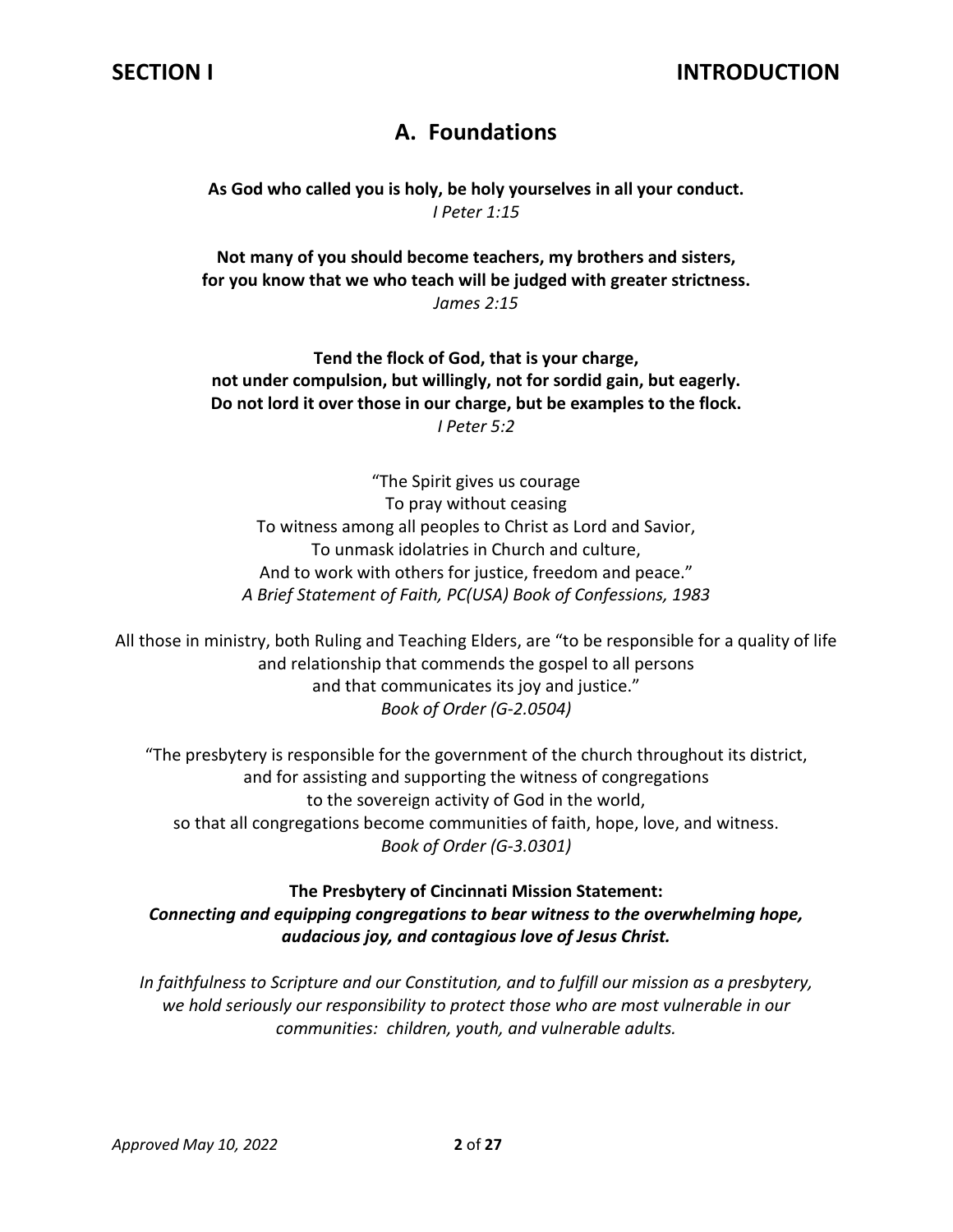## **B. Policy Statement**

It is the policy of Presbytery of Cincinnati that all employees and/or members of the Presbytery, including pastors (TEs and CPs), Certified Christian Educators, Certified Associate Christian Educators, and volunteers serving the Presbytery at events related to children, youth, and those adults with cognitive or developmental disabilities*,* shall maintain at all times the integrity required of the Church and their own professional relationships. All forms of sexual misconduct as defined in Section II below are regarded as a violation of the principles set forth in Scripture and **are thus never permissible.**

If allegations of abuse or misconduct are brought against someone who is not covered under this policy, those allegations should be submitted in writing to the council which has authority over the person. (Session, etc.) For example, this policy does not apply to situations involving allegations of sexual misconduct involving only the ruling elders, members, employees, volunteers or visitors of a church.

## **C. Purposes of this Policy**

- 1. Set high standards of ethical behavior consistent with Scripture, the Reformed tradition, and secular law.
- 2. Serve as a guide for prevention of all types of sexual abuse *and* misconduct.
- 3. Establish procedures for inquiry and effective response when allegations of sexual misconduct occur.
- 4. Safeguard employees, members of Presbytery of Cincinnati and members of the church from both sexual misconduct and false allegations.
- 5. Protect the rights and meet the needs of the accused, the complainant, the congregation(s) involved, and the Presbytery as a whole.
- 6. Establish a process for the enforcement of those standards that are set forth in this policy.
- 7. Suggest alternative means by which instances of sexual misconduct may be addressed without recourse to church judicial process where these alternative means are both possible and appropriate.
- 8. Promote, whenever possible, the reconciliation to the church of individuals who, after due process has occurred, are deemed to have violated the terms of this policy.
- 9. Correlate the sexual misconduct policy adopted by the General Assembly of the Presbyterian Church (U.S.A.) with the procedures outlined in the *current* Book of Order and the individual structure, offices, and needs of the Cincinnati Presbytery.
- 10. Further the peace, unity, and purity of the church through justice and compassion.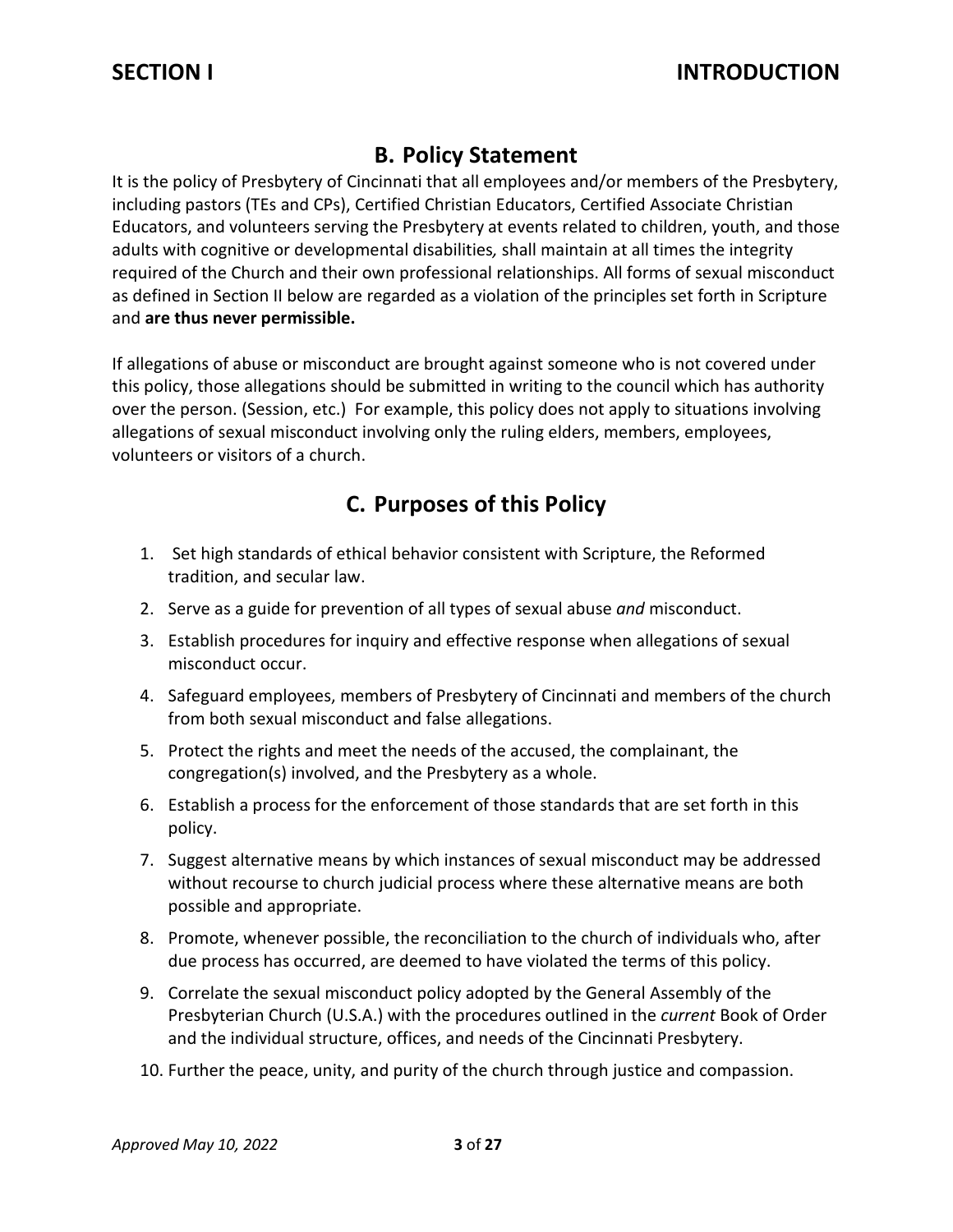## **D. Guiding Principles Behind this Policy**

It is our belief as Christians that Scripture calls each of us to high ethical and moral standards in all aspects of our lives, including our sexual behavior. These standards assume even greater importance when an individual provides leadership within the Cincinnati Presbytery and its churches because of the trust inherent in those positions. For this reason, the guiding principles that stand behind this policy are that sexual misconduct (as defined in Section II of this document):

- 1. Violates one's covenant as a leader who has undertaken to demonstrate responsibility, integrity, sensitivity, and caring in a trust relationship. Those in ministry and leadership do so in order that "the ministry of the whole people of God may flourish." (W-4.0401) Any violation of that trust impedes the ministry of God's people.
- 2. Is a misuse of authority and power that breaches Christian ethical principles by violating a trust relation for advantage over another or for personal pleasure in an abusive, exploitative, and unjust manner. Even if someone else initiates or invites sexual contact in the relationship, the **individual who is in a position of authority is responsible for maintaining appropriate boundaries and prohibiting improper relationships**. Because of the power differential, there is no such thing as "consenting adults" in such a setting.
- 3. Takes advantage of the vulnerability of others in a way that is contrary to the central teachings of the Gospel, which enjoins us to protect the vulnerable from harm.
- 4. A further guiding principle of this policy will be to deal openly and honestly with the issue of sexual misconduct, to provide healing and reconciliation to the greatest extent possible, to help those who have had wrong done to them, as well as those who have done wrong, and to seek to provide remedies, whenever possible and appropriate, that do not require recourse to formal church judicial processes.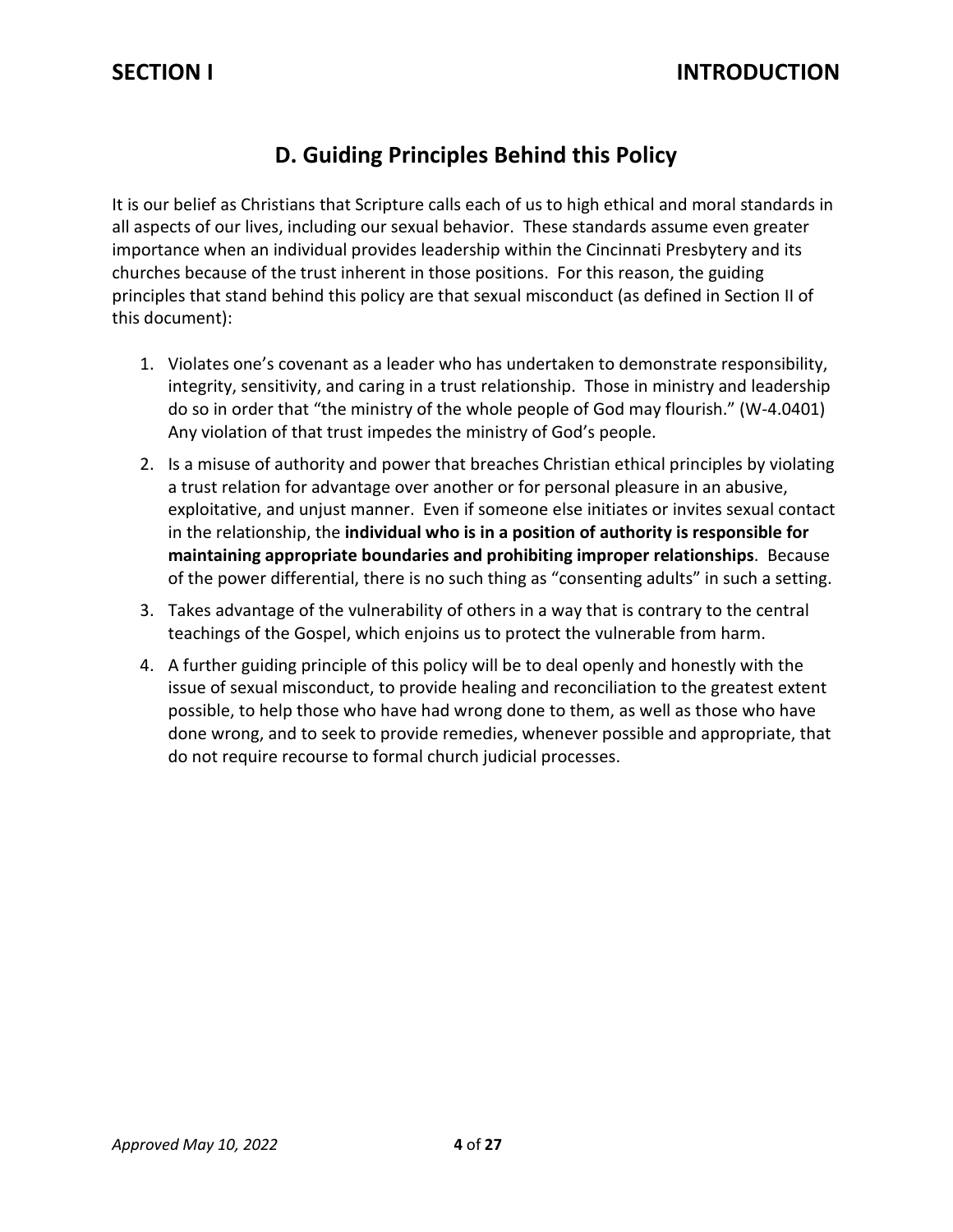**Accused** - The individual against whom an allegation of sexual misconduct has been made. For the purposes of this policy, it is assumed that the accused is a paid or unpaid member of the staff or volunteer of Cincinnati Presbytery, including pastors (TEs and CPs), Certified Christian Educators, Associate Christian Educators, and volunteers at Presbytery events. Allegations against other individuals should be made to whichever body has appropriate jurisdiction. For instance, an accusation against an elder who does not serve/volunteer on the staff of Presbytery of Cincinnati would ordinarily be made to that person's Session.

**Administrative Leave** - Leave of absence initiated by the person or entity to whom that individual reports. For the purposes of this policy, administrative leave will be:

- i] a paid leave of absence, if the individual placed on leave has not been:
	- formally charged with violating federal, state, or local law,
	- judged to be guilty through a trial conducted by the policies of the Church,
	- or; deemed to be guilty through an admission of serious wrongdoing.

For paid leaves of absence, the individual is entitled to continue receiving all regular benefits of employment, including (for example) use of a residence.

ii] an unpaid leave of absence in all other situations. In the case of an unpaid administrative leave, the individual is not entitled to regular benefits of employment, including (for example) use of a residence.

*While administrative leave is in effect, a minister of the Word and Sacrament/CRE may not perform any pastoral, administrative, educational, or supervisory duties, and may not officiate in any functions such as Baptism, funerals or weddings. See BOO D-10.0106, a and b.*

**Church** - When capitalized, refers to the Presbyterian Church (U.S.A.)

**Child/Minor** - Any person under the age of 18.

**Complainant** - The individual making an allegation of sexual misconduct. In the case of minors, the term "complainant" may be used both of the minor and of the minor's legal guardian.

**Employee** - Any person hired or called to work for the Presbytery or for a related organization within the jurisdiction of the Presbytery and receiving salary or wages. The employee need not be a member of a congregation within the Presbytery or even of the Presbyterian Church (U.S.A.).

**Inappropriate Conduct -** the following types of conduct are inappropriate:

**Physical Abuse:**including any unwanted touch, any physical contact intended to coerce or do harm, any hitting or touch in anger.

**Emotional/Verbal Abuse:** including insults; name calling; belittling remarks; harassment; unfavorable comparisons with others, especially children and youth, shaming; deliberately causing fear; using speech to hurt and bullying or allowing bullying to take place.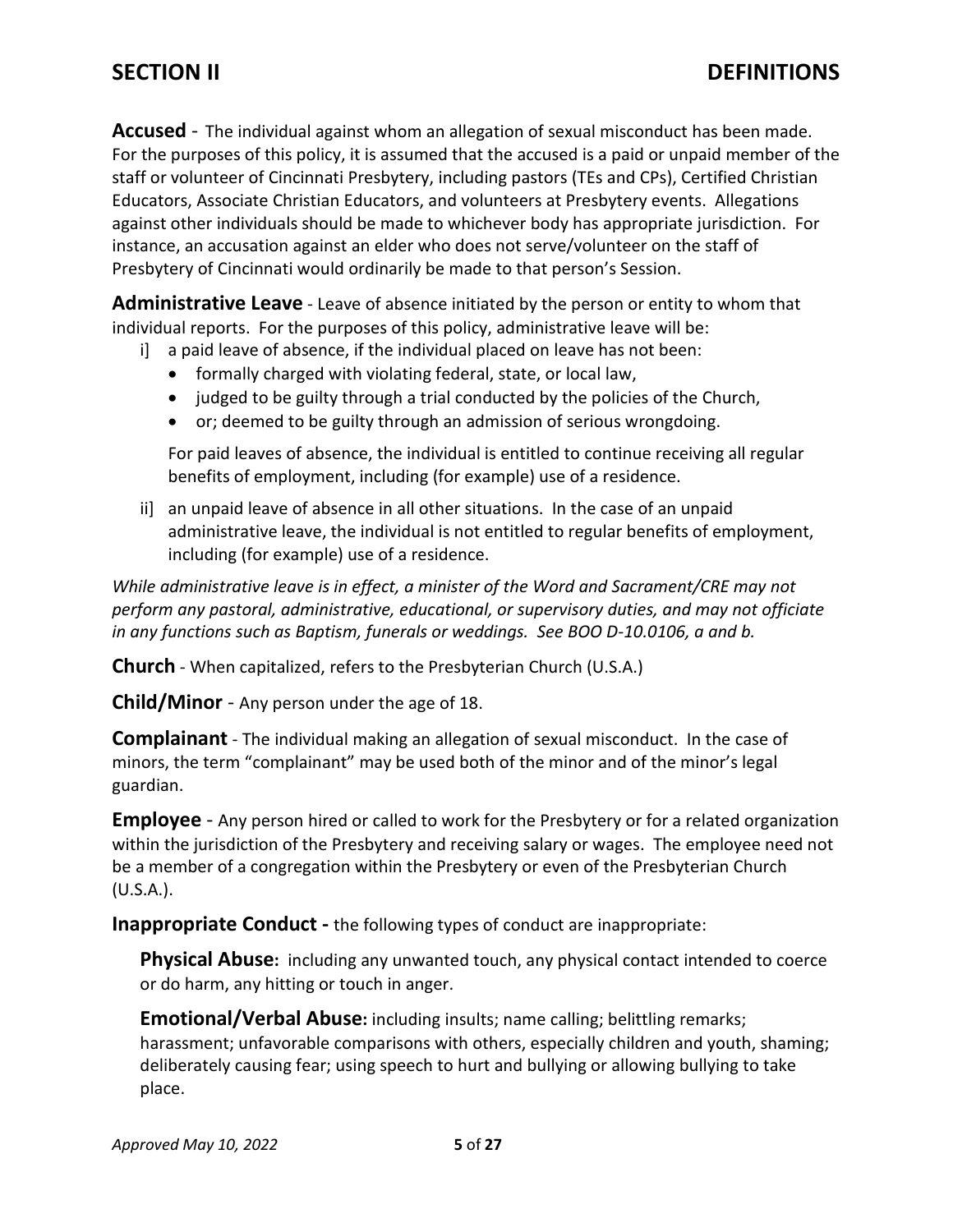**Spiritual Abuse:** including using Scripture or church authority to coerce, control, or shame; using threats about condemnation from God or making threats about God; withholding love to control behavior.

**Sexual Abuse:** which is defined as sexual contact with children, youth, or persons with disabilities, including:

- Fondling private parts
- Oral, genital, or anal penetration
- Sexual intercourse
- Rape (see below)
- Showing pornography
- Exposing sex organs
- Allowing children to witness sexual activity

Sexual Abuse may also include verbal behavior, in person, or by technological means, initiated by a person in a ministerial role when such behavior sexualizes a relationship. (See the Presbytery of Cincinnati Social Media Policy)

**Sexual Abuse of a Minor or One who lacks capacity to consent:** A minor is here understood to be any person under the age of 18. This abuse includes, but is not limited to, accessing, promoting, or pandering of child pornography, on church property and/or with church owned devices such as computers or cell phones.

*Sexual abuse of a minor is a crime in all states and must be reported to civil authorities. All those in ordered ministry (Teaching Elders, Ruling Elders, Deacons) and Certified Christian Educators are Mandated Reporters. (see below)* 

**Sexual Harassment:** includes but is not limited to:

Unwelcome sexual advance Requests for sexual favors or relationship Sexually oriented jokes or humor Sexually demeaning comments Verbal suggestions of sexual involvement or activity Questions or comments about sexual behavior Unwelcome or inappropriate physical contact Graphic or degrading comments about an individual's physical appearance Any verbal or physical conduct of a sexual nature Displays of sexually explicit or suggestive objects or pictures. Repeated requests for social engagements after an individual refuses. Lack of intent to harass is not in and of itself an adequate defense against an *accusation of sexual harassment.*

**Inquiry -** the term used in the Rules of Discipline in the BOO to determine whether charges should be filed based upon a written allegation received by a Council (Presbytery, Session, Synod or General Assembly) that an offense has occurred. BOO D-10.0200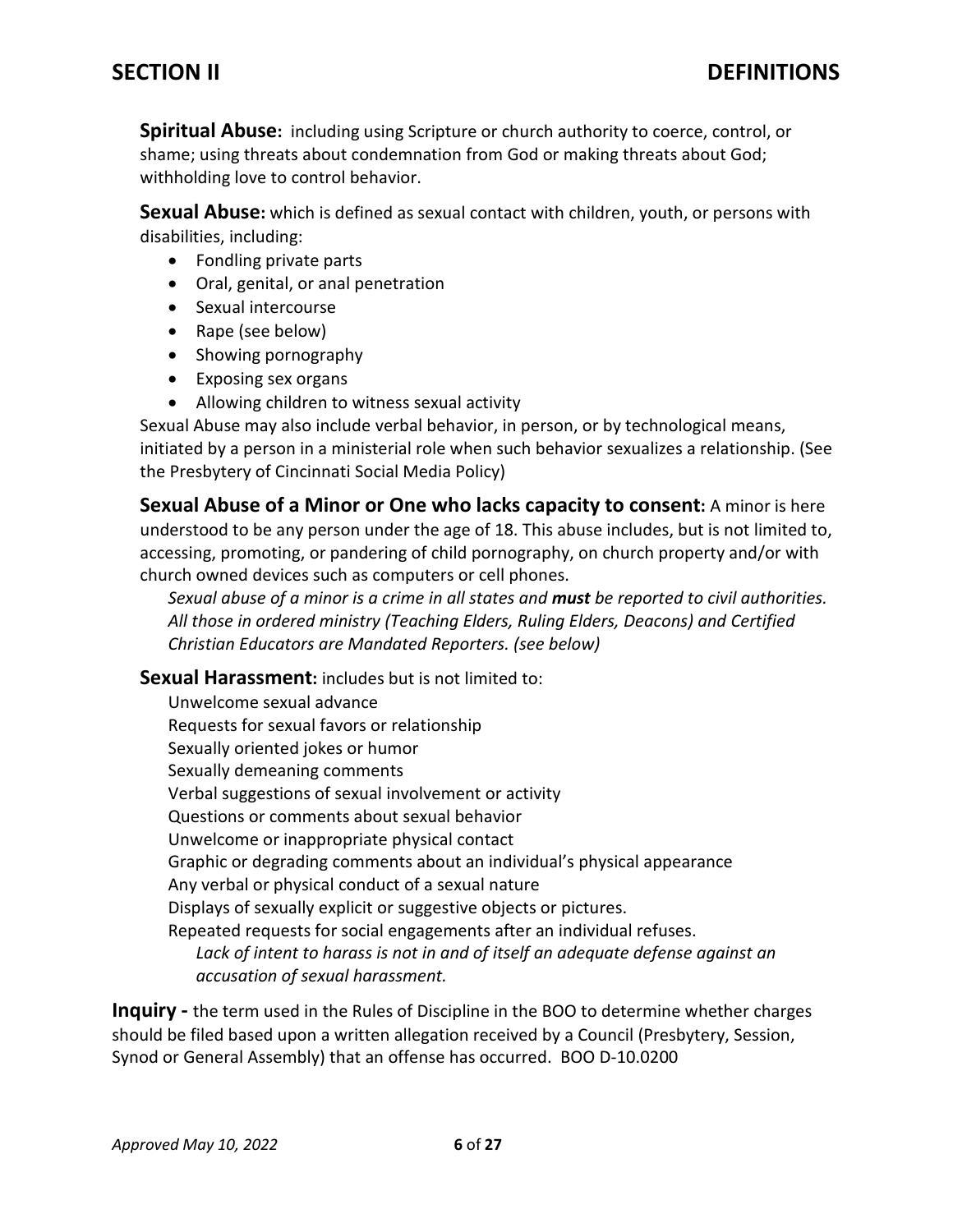**Mandated Reporter -** A person who is required by law to report any and all known or suspected incidents or risk of child abuse. The policies of the PC(USA) require (mandate) all persons ordained in the Presbyterian Church (U.S.A.) (Deacons, Ruling Elders, Teaching Elders) and any Certified Christian Educator to report all suspected incidents of child sexual abuse to ecclesiastical and civil authorities. Ohio, Kentucky, and Indiana all understand clergy (Teaching Elders and Ruling Elders commissioned to pastoral service) to be mandated reporters.

G-4.0301 "A minister or Word and Sacrament or a commissioned pastor (also known as commissioned ruling elder) may reveal confidential information when she or he reasonably believes that there is risk of imminent bodily harm to any person."

G-4.0302 "Any member of this church engaged in ordered ministry and any certified Christian educator employed by this church or its congregations, shall report to ecclesiastical and civil legal authorities knowledge of harm, or the risk of harm, related to the physical abuse, neglect, and/or sexual molestation or abuse of a minor or an adult who lacks mental capacity when (1) such information is gained outside of a confidential communication as defined in G-4.0301, (2) she or he is not bound by an obligation of privileged communication under law, or (3) she or he reasonably believes that there is risk of future physical harm or abuse.

### D-10.0401b and c:

b. "For instances of sexual abuse of another person, the five yeartime limit [to report an alleged offense] shall not apply. There is also no time limit for charging that a person who knew or reasonably should have known of the reasonable risk of sexual abuse of another as defined in D-10.0401c (1) or (2) failed to take reasonable steps to minimize the risk. Both charges may be brought regardless of the date on which an offense is alleged to have occurred."

c. "Sexual abuse of another person is any offense involving sexual conduct in relation to (1) any person under the age of eighteen years or anyone without the capacity to consent; or

(2) any person when the conduct includes force, threat, coercion, intimidation, or misuse of ordered ministry or position."

**Presbytery -** When capitalized, refers to the Presbytery of Cincinnati.

**Rape -** Sexual contact resulting from force, threat, or intimidation.

**Sexual Malfeasance -** Sexual conduct occurring within a ministerial or professional relationship, such as between clergy and a member of his/her congregation, a counselor and a client, or a teacher and a student. Sexual malfeasance includes unwelcome sexual advances, requests for sexual favors, and verbal or physical conduct of a sexual nature. For the purposes of this policy, sexual malfeasance does not cover relationships between spouses and does not restrict church professionals from having normal, mutual, social, intimate, or marital relationships *when they occur outside their professional/pastoral relationship and are* not otherwise prohibited by this policy. An unmarried Church Professional seeking a romantic relationship can do so outside their own congregations. If a Church Professional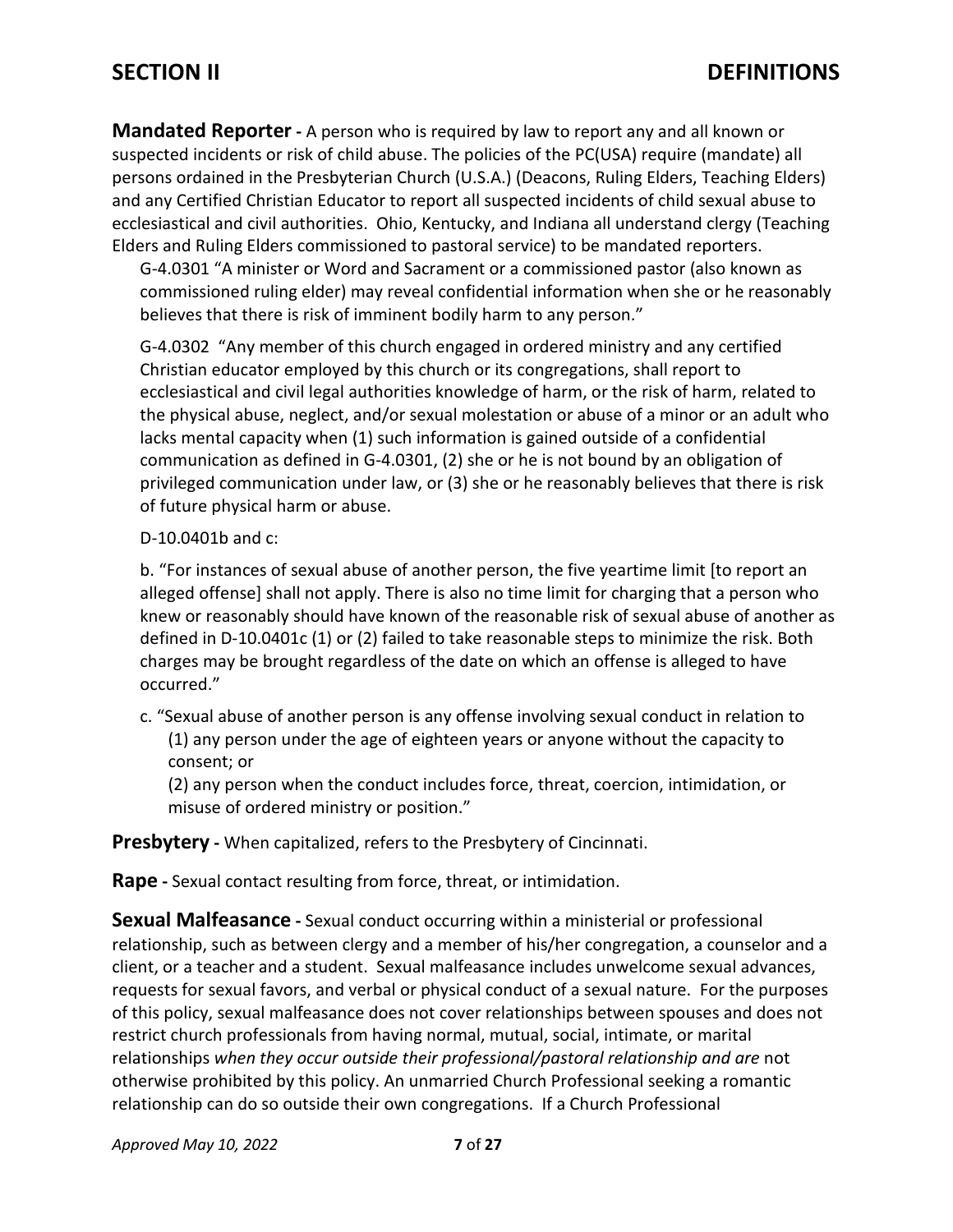(Pastor/Educator) becomes interested in dating or romantic relationship with a member of his/her congregation, the ministerial relationship between the religious leader and other person must be severed before ethically pursuing a relationship of this nature. Should a relationship begin to develop between a Church Professional and a congregant or staff member, it is the responsibility of the Church Professional to discuss this with the Stated Clerk of Cincinnati Presbytery, and the Committee on Relational Ministry, and the Session, in order to agree on a way to maintain appropriate professional boundaries.

### **Sexual Misconduct -** A comprehensive term that includes:

- Sexual abuse of a minor or those unable to consent due to cognitive or developmental disabilities
- Sexual harassment
- Rape
- Inappropriate conduct
- Sexual malfeasance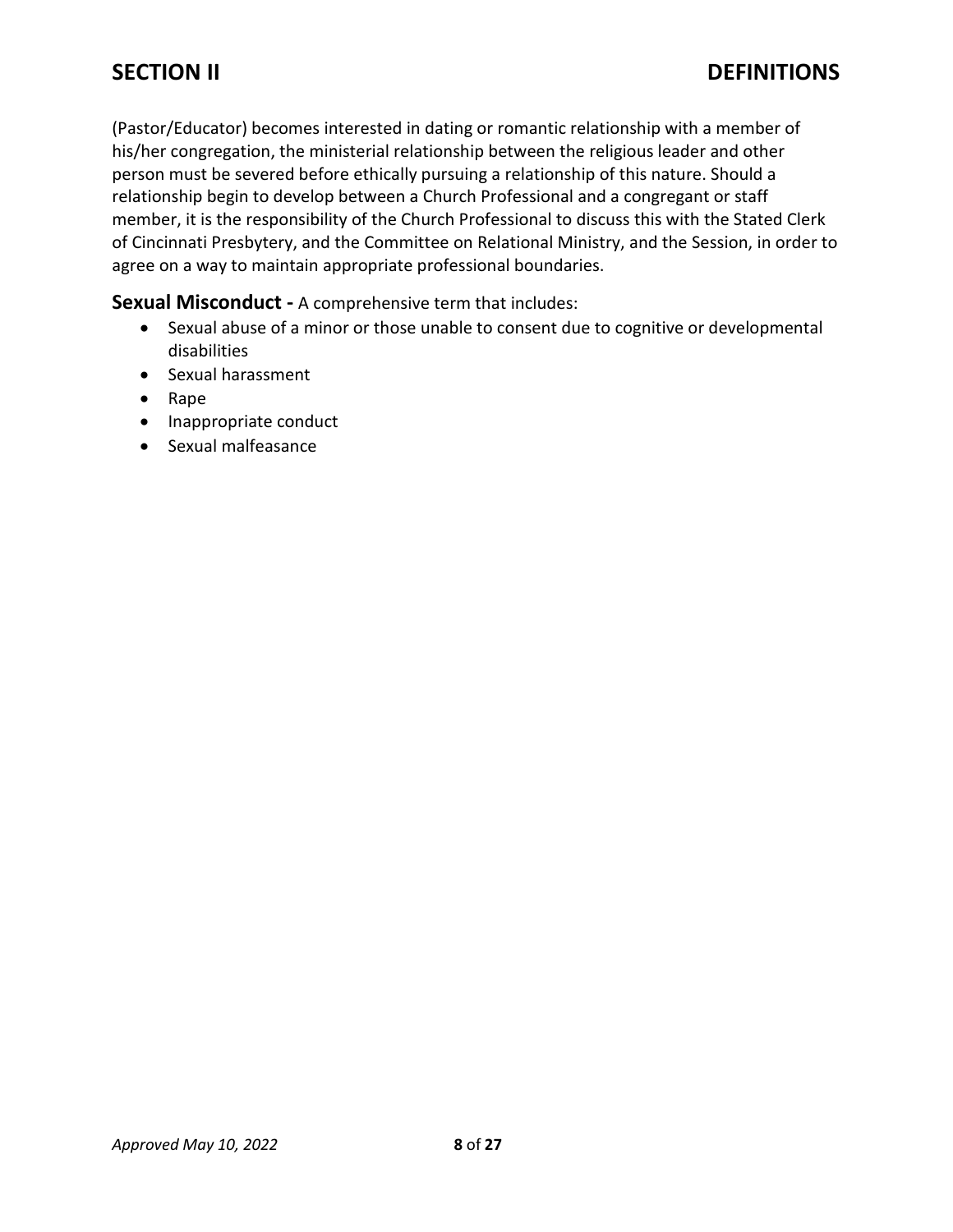## **A. Availability of Policy and Procedures**

- 1. All Members of the Presbytery of Cincinnati, its employees, those volunteering at Presbytery events related to children and youth, and all persons who are enrolled as Inquirers or Candidates under the Presbytery shall be given copies of this policy and are required to sign an acknowledgement of receipt. Such signature indicates the signers' agreement to abide by the terms of this Sexual Misconduct Prevention Policy.
- 2. This document shall be available to all church members and to the public, in both print and electronic forms.
- 3. This policy will be sent to every clerk of session annually.
- 4. An electronic or print copy of the signed acknowledgement shall be received by the Presbytery at the time of renewal of call/contract/review of validated ministry, and annually by those "At Large."

## **B. Background Checks, Training and Education**

Per the background check policy of Presbytery of Cincinnati, background checks are required before a person is hired/called to any position within the presbytery. Those currently in installed positions are 'grandfathered' until they change calls. If a person changes positions within the Presbytery and has already had a background check done, another check will not be necessary. For those under the care of the Presbytery, background checks will be performed prior to each of the following events: enrollment as an Inquirer; enrollment as a Candidate; certification as ready to receive a call. For ruling elders seeking to be commissioned to limited pastoral service, a background check will be made at the beginning of the training process. The expense for these background checks will be borne by the Presbytery and charged to the budget of the Committee on Preparation for Ministry (CPM).

For additional details, see the "Procedures for Background Checks Policy 2021."

### **1. Record Keeping and Retention**

The Stated Clerk of the Presbytery shall ensure the confidentiality and appropriate retention of background checks. The Executive Presbyter and/or Stated Clerk shall communicate, with the Commission on Ministry, and counsel both the perspective pastoral leader and the calling congregation/Session where appropriate. Records of Disciplinary Action will be retained permanently with the pastoral leader's file.

In a case in which the Investigating Committee decides not to file charges, the IC shall

- a. file a written report of that fact alone with the Stated Clerk, who will then notify the complainant.
- b. ask the Presbytery to retain all records for at least two years, in accordance with the Book of Order. (D- 11.0601 e.(2))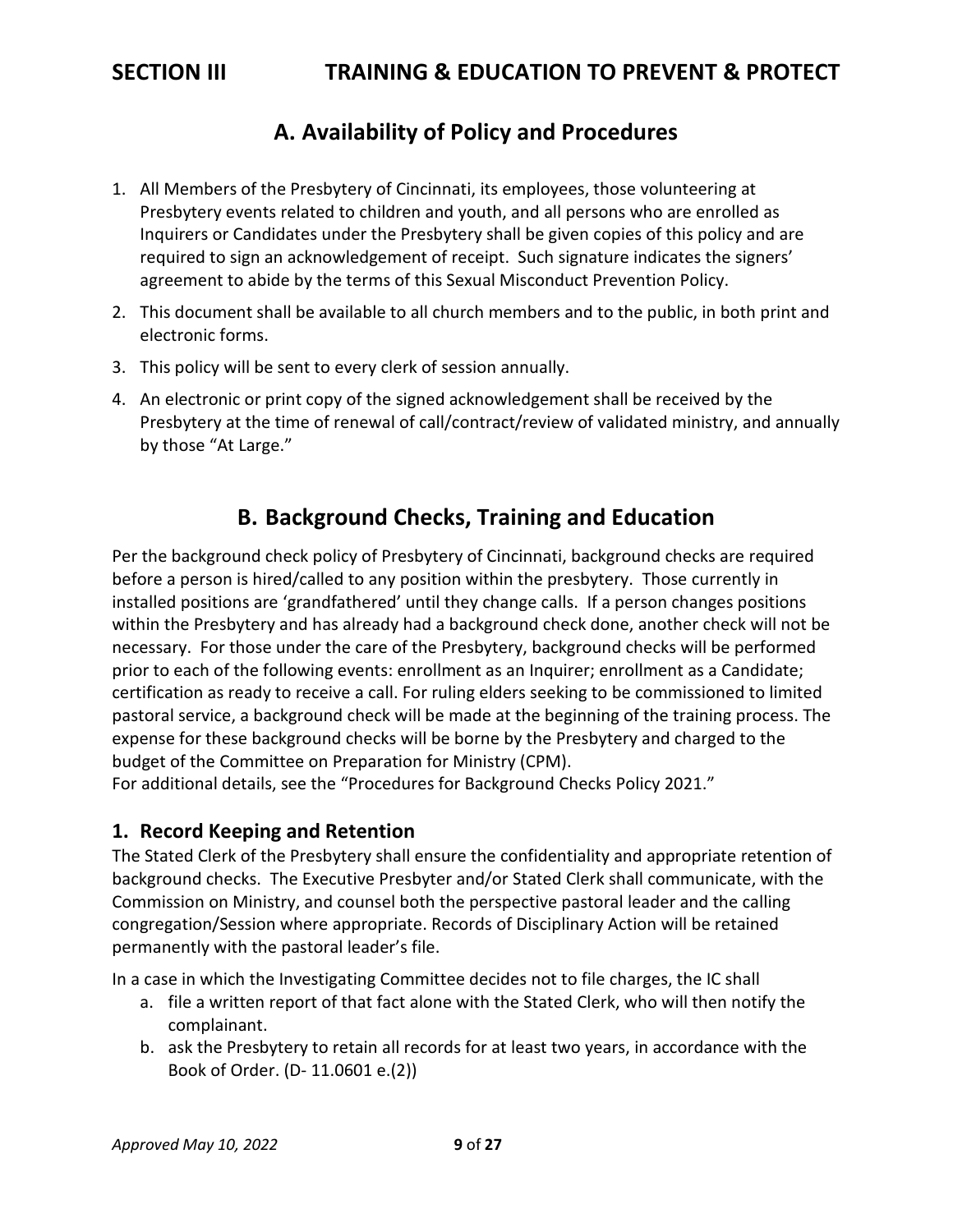# **SECTION III TRAINING & EDUCATION TO PREVENT & PROTECT**

### **2. Sessions and Congregations**

All congregations are required to "adopt and implement a sexual misconduct policy and a child and youth protection policy." (Book of Order G-3.0106) The date of approval/adoption must be recorded in the Session minutes.

The Presbytery can help Sessions and their leaders create, adopt and implement these policies.

### **3. Boundary Training**

The Presbytery of Cincinnati requires that all Congregational Leaders (Teaching Elders, Commissioned Pastors, those in Validated Ministry and those "At Large") take part in a Mandatory Boundary Training every 3 years, given or approved by this Presbytery. Congregation members and Ruling Elders are also welcome. New pastoral leaders (TEs and CPs) must complete this during their first year of service in the Presbytery of Cincinnati, unless they can show certification that they have completed Boundaries training within the past two years in their prior call/position. Subsequent trainings must be completed every 3 years. Failure to do so may result in the Presbytery contacting the Clerk of Session to inform them of their pastor's failure to complete the mandatory training, and/or member's call/contract not being approved by the COM, or, in the case of those members seeking a call elsewhere, of their Personal Information Form not being attested/released by the Stated Clerk, until the training is completed.

### **4. Presbytery meetings and events**

The screening and training of child-care workers for Presbytery meetings shall be the responsibility of the host church providing childcare. Childcare provided at Presbytery meetings shall be in accordance with the Presbytery's Child and Youth Protection Policy, as well as the host church's.

Ordinarily the Presbytery will not allow a Presbytery event involving care or activities for children and youth to be held at a church unless that church has a Child and Youth Protection Policy in place. The host church should use the Acknowledgement Form (Appendix C) to verify the screening of its childcare workers. Presbytery staff will see that policy information is distributed to host church(es) and will see the caregivers are suitably verified. The host church will handle supervision of childcare workers. The "Two Adult" rule will be standard procedure.

In cases where a Presbytery sponsored event involving care or activities for children and youth takes place away from the presbytery or its churches (e.g. a retreat center, mission trip) Volunteers, members of the Presbytery and staff who are acting as staff/supervisors/chaperones for those events will watch a training video/presentation prior to the event, and will sign a form acknowledging having taken part in the training and their willingness to abide by sexual misconduct and child and youth protection policies of the Presbytery.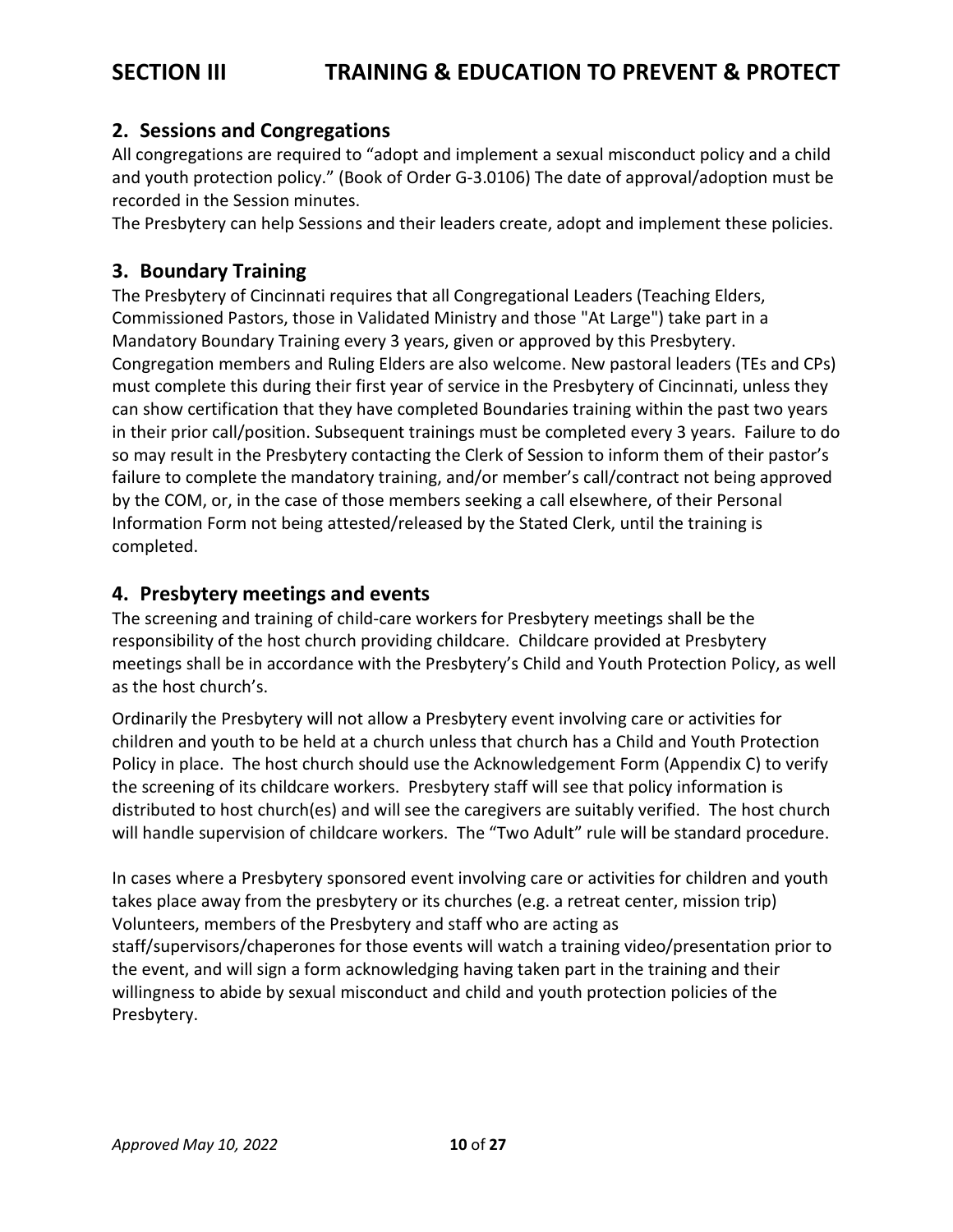### **5. Education**

The Presbytery of Cincinnati has a commitment to provide resources for, and to publicize educational opportunities, aimed at preventing sexual misconduct in the church. These trainings will be available both to members of the Presbytery, and to congregations and their members. The Presbytery of Cincinnati is always able to work with congregations, Sessions, youth and Christian Education committees to educate and inform in this area.

In most cases the goals of these educational programs and training should include recognition of the:

- 1. Imbalance of power between religious leader(s) and those in their care.
- 2. Need for appropriate boundaries to exist between those in authority and parishioners/clients.
- 3. Need for appropriate physical settings: interactions that are 1:1 should be in a place where the leaders may be observed by others, with windows in doors/open spaces/open doors when meeting one-to-one with a congregation members/counselee/student/youth. The "2:1" should be observed in working with children and youth- that is, optimally, the ratio should always be 2 adults to at least 1 child/youth, or if not feasible, 2 youth:1 adult.
- 4. Need for caregivers to understand that frequent pastoral calling visits, frequent phone conversations, extended time together, and physical touching, hugs, and kisses may be associated with sexual advances and are high risk behaviors that may be perceived as unwelcome or an infringement on the rights of others.
- 5. Importance for members of clergy to have an "accountability partner" with whom they meet regularly, since their role invites trust and dependence and since they are often in a one-on-one setting with persons who respect and depend on them.
- 6. Advisability for religious leaders who counsel or provide spiritual direction to observe professional cautionary measures such as:
	- a. limiting the amount of time spent with each counselee/directee
	- b. making sure that there are other people around during sessions, and
	- c. observing a professional caution regarding physical contact with each counselee/directee.
- 7. Need for religious leaders who are providing counseling to be in a supervisory relationship with a licensed psychotherapist.
- 8. Importance for religious leaders who are providing spiritual direction to receive direction themselves under the guidance of a supervising spiritual director.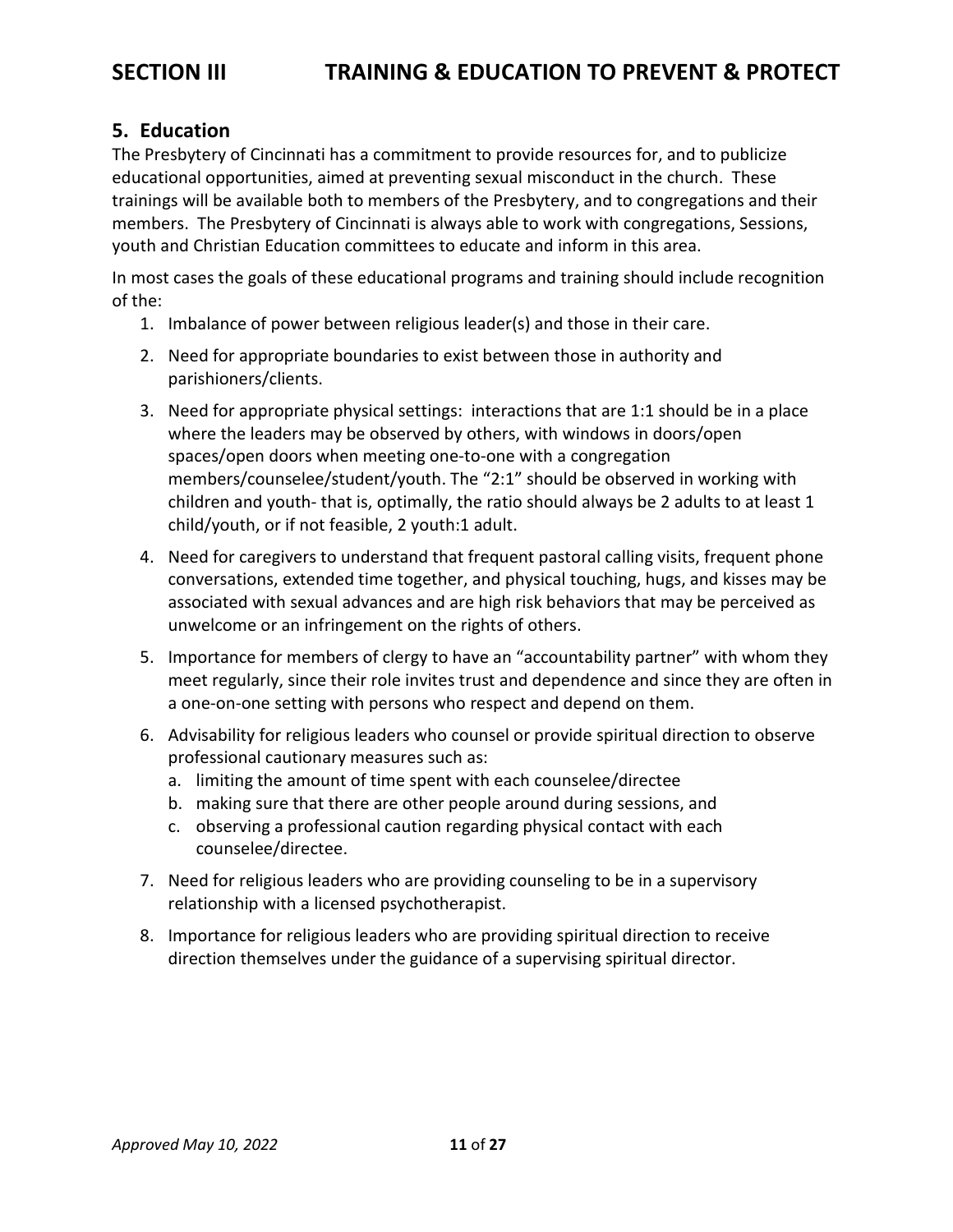## **A. Reporting**

**If you need to report sexual abuse or sexual misconduct committed by someone covered under this policy (See SECTION 1.B):**

- A. If the abuse is against a minor, you *must* report it:
	- 1) To your state. Call your state child abuse prevention hotline:
		- a. For the Commonwealth of Kentucky, call 877-597-2331
		- b. For the State of Indiana, call 800-800-555
		- c. For the State of Ohio, call 855 O-H-CHILD (1-855-642-4453)
	- 2) To the presbytery. Contact the Stated Clerk of the Presbytery of Cincinnati, and submit a written statement of allegation.

513-221-4850 erwin@cpresby.org 217 Wyoming Ave, Cincinnati, OH 45215

NOTE: All Teaching Elders, Ruling Elders, Deacons, and Certified Christian Educators are mandated (required by law) to report abuse against a minor. *Book of Order G-4.0302*

B. If it is an allegation of sexual misconduct against anyone other than a minor on the part of individuals governed by the policy, including but not limited to the ministers and employees of the presbytery:

Contact the Stated Clerk of the Presbytery of Cincinnati and submit a written statement of allegation.

513-221-4850 erwin@cpresby.org 217 Wyoming Ave, Cincinnati, OH 45215

C. If it is an allegation of sexual misconduct by a Ruling Elder in a congregation:

Notify the Clerk of Session of that congregation in writing and proceed per the congregation's policies.

D. If it is an allegation of sexual misconduct against the Stated Clerk of the Presbytery:

Contact the Stated Clerk of the Synod of the Covenant and submit a written statement of allegation.

[248-729-2415](tel:248-729-2415) [fran@synodofthecovenant.org](mailto:fran@synodofthecovenant.org)  1340 W. Long Lake Road, Bloomfield Hills, MI 48302

In such cases, the Executive Presbyter (or her or his designee) would then assume all the duties otherwise assigned to the Stated Clerk in this policy.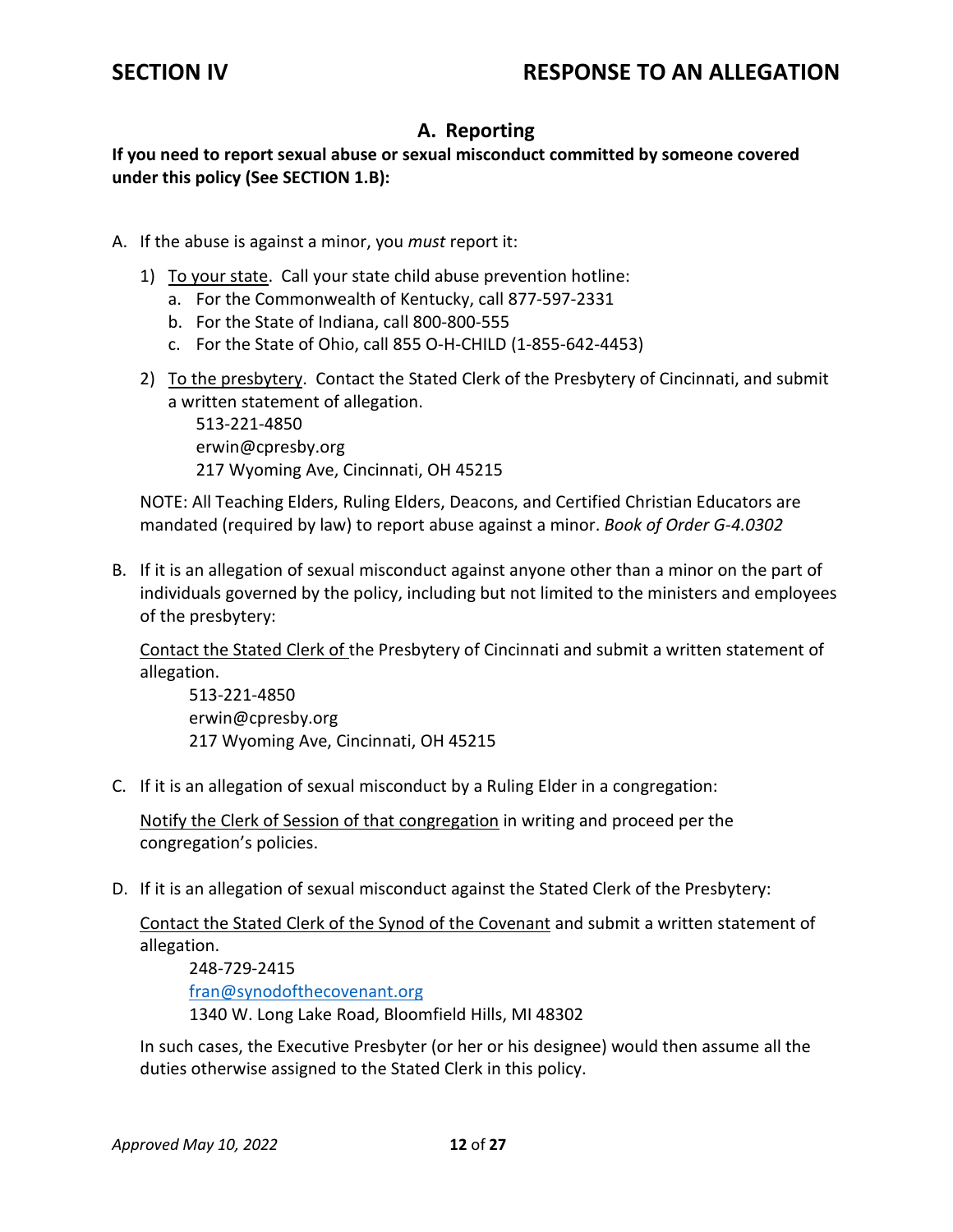E. If it is an allegation of sexual misconduct against the Executive Presbyter:

Notify the Stated Clerk of the Presbytery, and submit a written statement of allegation: 513-221-4850 [erwin@cpresby.org](mailto:erwin@cpresby.org) 217 Wyoming Ave, Cincinnati, OH 45215

F. If it is a self-accusation by a person under jurisdiction of this policy, (*BOO D-10.0102c*) submit a written statement of the offense to the Stated Clerk of the appropriate council (presbytery or synod) as outlined above.

### **B. Sequence of Steps**

When an allegation of sexual misconduct or abuse has been received by the Stated Clerk of the Presbytery, the following sequence of steps shall be followed.

- 1) **Reporting.** Without undertaking further inquiry, the Stated Clerk shall report to the Moderator of the Presbytery and the Presbytery Council only that an offense has been alleged without naming the accused or the nature of the alleged offense.
	- a. In the case of an alleged offense of sexual misconduct or abuse against a minister of Word or Sacrament, the Stated Clerk shall also immediately communicate the allegation to the Permanent Judicial Commission. The moderator of the Permanent Judicial Commission shall within three days designate two members, who may be from the roster of former members of the PJC, to determine whether the accused shall be placed on a paid administrative leave during the resolution of the matter. *(D-10.0106)*
	- b. The Stated Clerk shall also report to the Presbytery at its next gathering only that an offense has been alleged without naming the accused or the nature of the alleged offense.
- 2) **Investigating Committee**. The Moderator of the Presbytery, in consultation with the Stated Clerk (or designees as above) and subject to the confirmation by Presbytery or Presbytery Council shall appoint an Investigating Committee.
	- a. The IC will be an ad hoc committee consisting of no fewer than three and no more than five individuals*.* In selecting members to serve on the IC, care should be given, whenever possible, to identifying a set of individuals who have among them relevant expertise in pastoral care, the legal aspects of sexual misconduct, and familiarity with the operations of the Presbytery, this policy, and the Book of Order.
	- b. As soon as possible, the Stated Clerk or designee should outline to the IC its duties and provide appropriate orientation.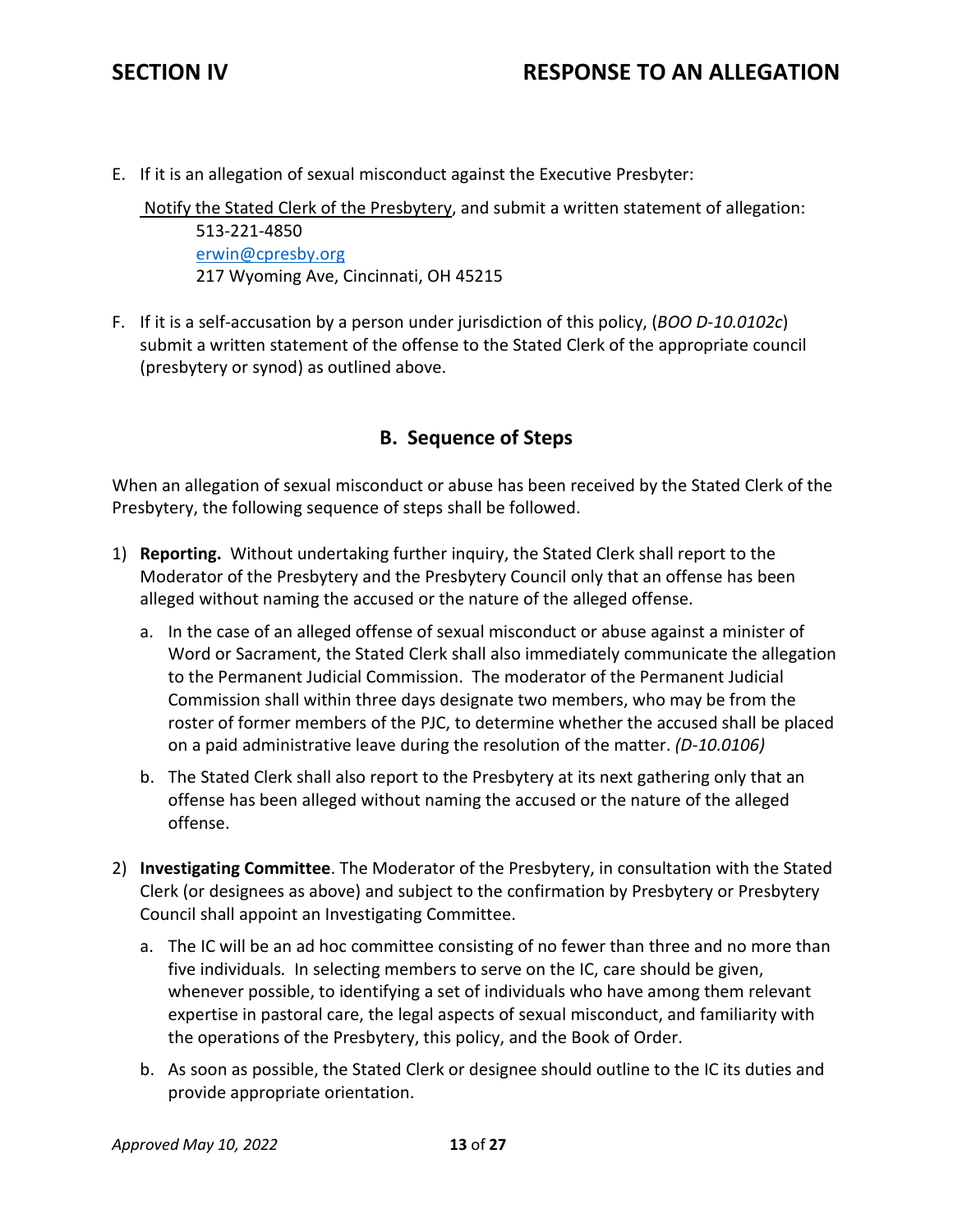## **SECTION IV RESPONSE TO AN ALLEGATION**

- 3) **Response Team.** In addition, if desired by the complainant, the Stated Clerk or designee shall appoint a Response Team of at least 3 members, one of whom shall be a member of the Commission on Ministry, led by the Executive Presbyter, to ensure that an expeditious, professional, objective and caring response is made by the Presbytery to charges of sexual abuse or misconduct. The Response Team will not investigate an allegation in any way or usurp the roles of the IC or the PJC. The Response Team will confine its activities to:
	- a. Coordinating a process that addresses the specific needs of the alleged victims and their families, the accused and their families, the affected congregations, and the Presbytery, and
	- b. training and assigning advocates, if advocates are requested by the alleged victims, the accused, family members, or involved congregations.

Members of the Response Team shall sign a pledge of confidentiality, copies of which shall be furnished to the Executive Presbyter and the Stated Clerk. Pastoral care and concern will be expressed by the Presbytery for all involved parties. All allegations are to be taken seriously, and all allegations remain allegations until the inquiry concludes. See Section V.

- 4) **Investigative Process.** The Investigative Committee has the following tasks:
	- a. Determine whether the allegation involves a possible violation of federal, state, or local law. If so, the Stated Clerk must refer the allegation to the appropriate secular authorities and the process outlined in this document should be suspended until the civil process has reached its conclusion (with the possible exception of Section V.3[b] below, regarding administrative leave).
	- b. Receive, along with the Stated Clerk, the recommendation of the PJC regarding the need for administrative leave.
		- i. Upon receiving a recommendation to grant administrative leave from the PJC, the Stated Clerk will communicate this decision to the accused and his/her clerk of Session. The leave, if granted, will be paid or unpaid according to the guidelines set forth under the definition of "Administrative Leave" in Section II, and in the Book of Order, D-10.0106.
		- ii. If the accused refuses to accept an administrative leave once it has been granted, the Presbytery may, if it chooses, proceed under G-3.0301c of the Book of Order or the appropriate personnel policy of the Presbytery to remove the accused from his or her position.
	- c. Determine whether:
		- i. **The allegation has sufficient merit to warrant further investigation**. If not, the IC reports this finding to the Stated Clerk, who files a written report of this fact alone to the Presbytery. The IC is then dissolved.
		- ii. **The accused disputes the general substance of the allegation**. If not, the IC proceeds to Section IV.5 below.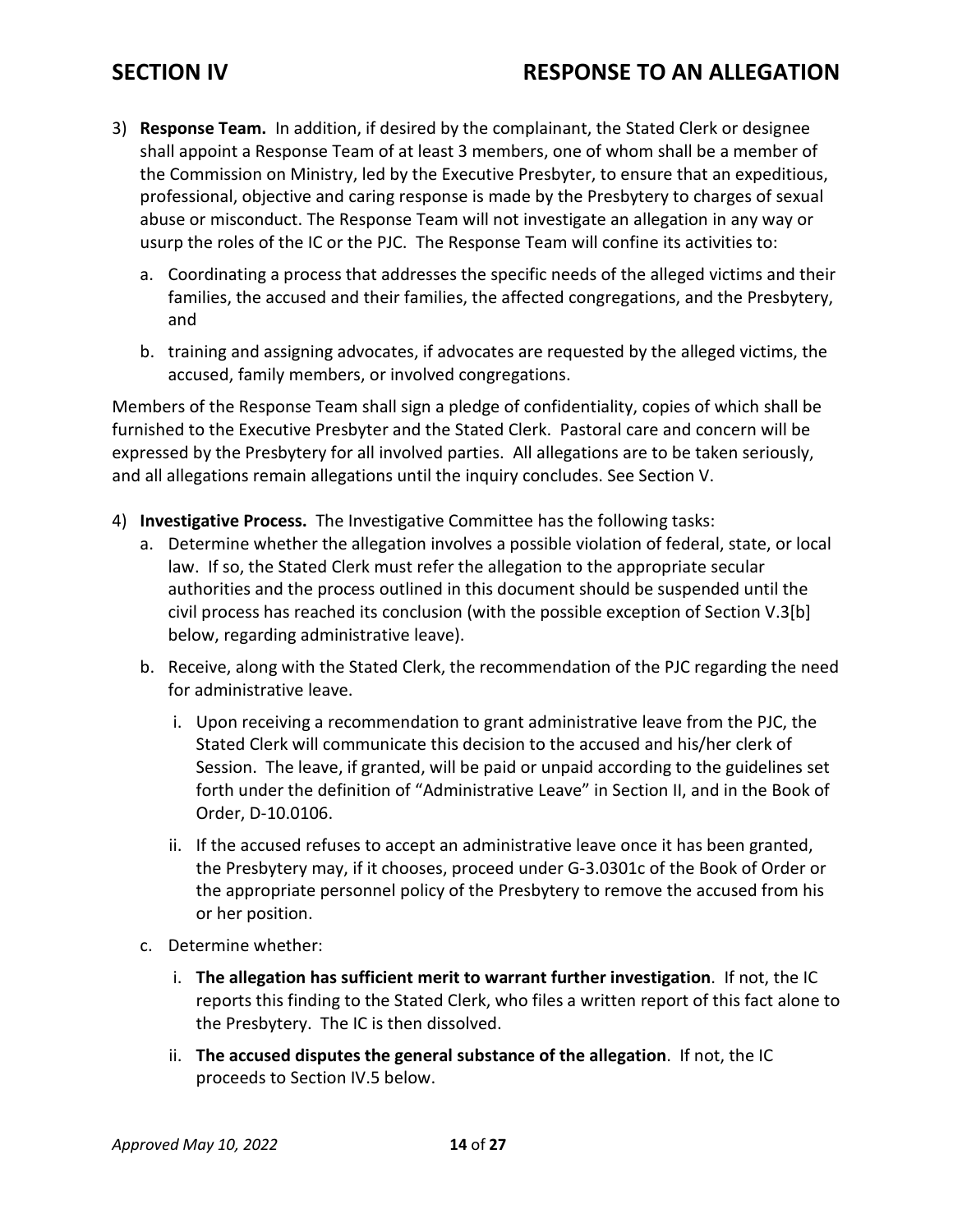- iii. **The allegation is more appropriately addressed by full investigation rather than by mediation, counseling, or other less formal measures**. If so, the IC proceeds as below.
- d. Conduct an investigation, if all of the criteria outlined above in 4.c have been met. In accordance with D-10.0201 of the Book of Order, during this investigation the IC must:
	- i. provide the accused with a copy of the statement of the alleged offense as described in D-10.0101 of the Book of Order.
	- ii. make a thorough inquiry into the facts and circumstances of the alleged offense.
	- iii. examine all relevant papers, documents, and records available to the IC.
	- iv. ascertain all available witnesses and make appropriate inquiries of them.
	- v. determine, in accordance with G-3-0102 and D-2.0203b of the Book of Order, whether there are probable grounds or cause to believe that an offense was committed by the accused.
	- vi. decide whether the allegation(s) reported on the basis of the papers, documents, records, testimony, or other evidence — can reasonably be proved, having due regard for the character, availability, and credibility of the witnesses and evidence available.
	- vii. initiate, if the IC deems it appropriate, alternative forms of resolution.
		- a) Ordinarily these alternative forms of resolution which may include mediation, formal or informal apologies, counseling, and other such measures — should be pursued only after an investigation has been completed and probable cause has been determined, but before formal charges have been filed.
		- b) In certain cases, however, alternative forms of resolution may be explored even before the investigation has concluded if such resolution is acceptable to both the complainant and the accused.
		- c) If mediation is attempted, it shall be completed within **120 days** of its onset unless a continuance is allowed by the Permanent Judicial Commission of the Presbytery (PJC).
		- d) The IC shall convey any recommended settlement agreement to the PJC*. Approval by the PJC requires a vote of at least two-thirds of the members eligible to vote; make a record of its proceedings according to the provisions of D-11.0601d, including the name of the accused, the substance of the charge(s) and censure; and transmit its decision to the clerk of session or the stated clerk, who shall report it according to the provisions of D-11.0701.*
		- e) Throughout settlement negotiations, both parties shall be provided with an advocate if they desire one.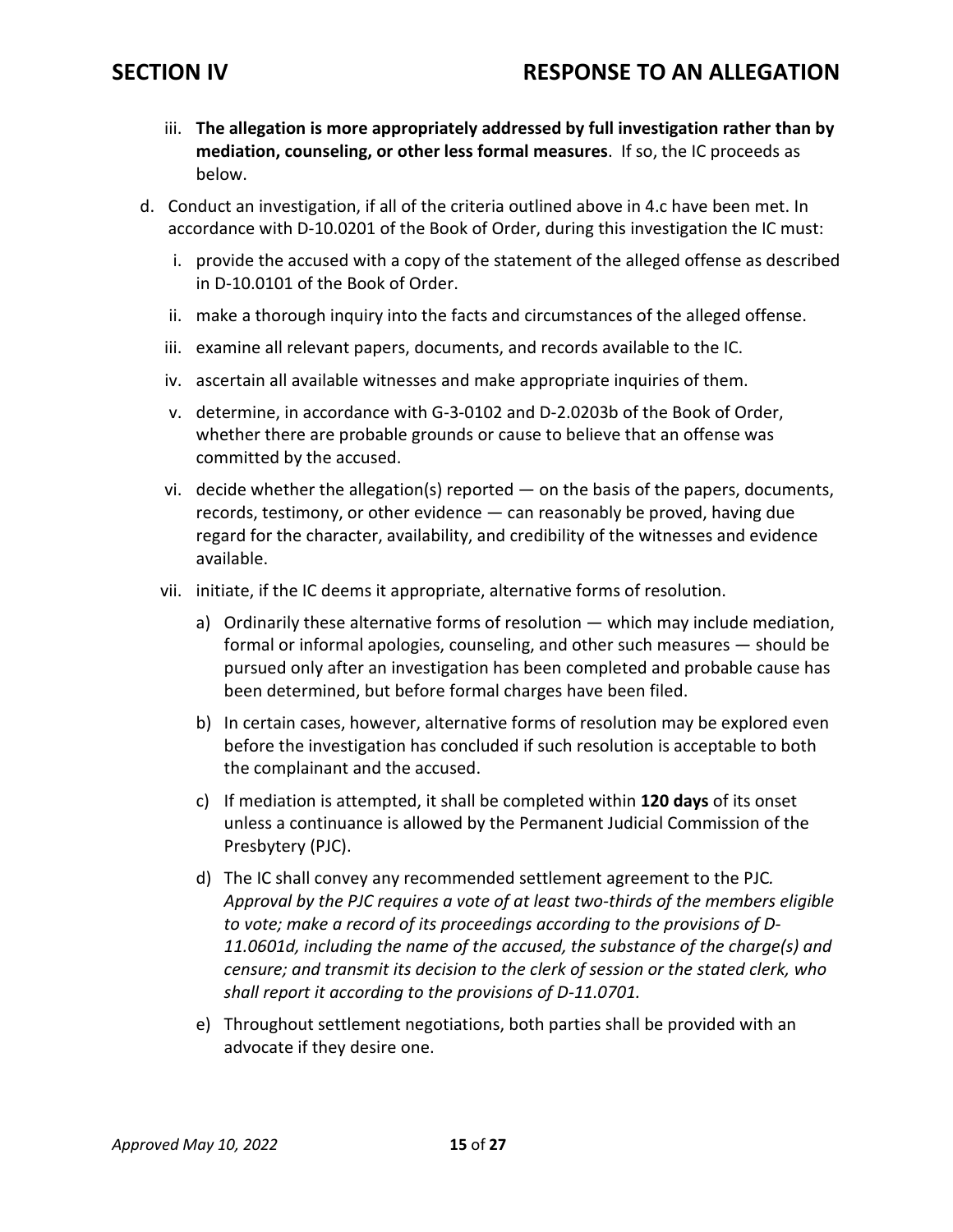## **SECTION IV RESPONSE TO AN ALLEGATION**

- f) If a settlement satisfactory to all parties involved in the mediation is not reached within the stipulated period, the IC shall then proceed to consideration of whether charges should be filed.
- e. The IC shall report to the Presbytery only whether or not it will file charges.
- f. if charges are to be filed, the IC will
	- i. prepare and file them in writing with the Stated Clerk in accordance with the provisions of D-10.0401-.0404 of the Book of Order.
	- ii. determine how it shall reconfigure itself as a Prosecuting Committee (PC). Based on the complexity of the case, the PC may consist of:
		- a) all members of the IC, serving as a **committee of the whole;**
		- b) selected representatives of the IC, serving as a **subcommittee**; or
		- c) a single representative of the IC, serving as the **committee's delegate and representative**.
	- iii. promptly inform the accused in writing of the charges it will make, including a summary of the facts it expects to prove at trial in order to support those charges.
	- iv. ask the accused if he or she wishes to plead guilty to the charges as a means of avoiding full trial.
	- v. indicate to the accused the censure it will recommend to the PJC.
	- vi. consideration shall be given to the possibility of reference. (See Book of Order D-4.0000.)
- g. If the IC decides **not** to file charges, the IC shall file a written report of that fact alone with the Stated Clerk, who will then notify the complainant. The Stated Clerk will retain all records for at least two years, in accordance with the existing Book of Order. (D-11.0601 e.(2))

NOTE: Within 30 days of receipt of the report, the complainant may petition the PJC to review the decision of the IC not to file charges. The petition shall allege those instances in which the IC has not fulfilled the duties specified in D-10.0202. See D-10.0303 a-f

**Judicial Process**. The Permanent Judicial Council shall follow the procedure for responding to those charges and conducting a trial that is outlined in the Book of Order (D-10.0404, 10.0405, and 11.0000).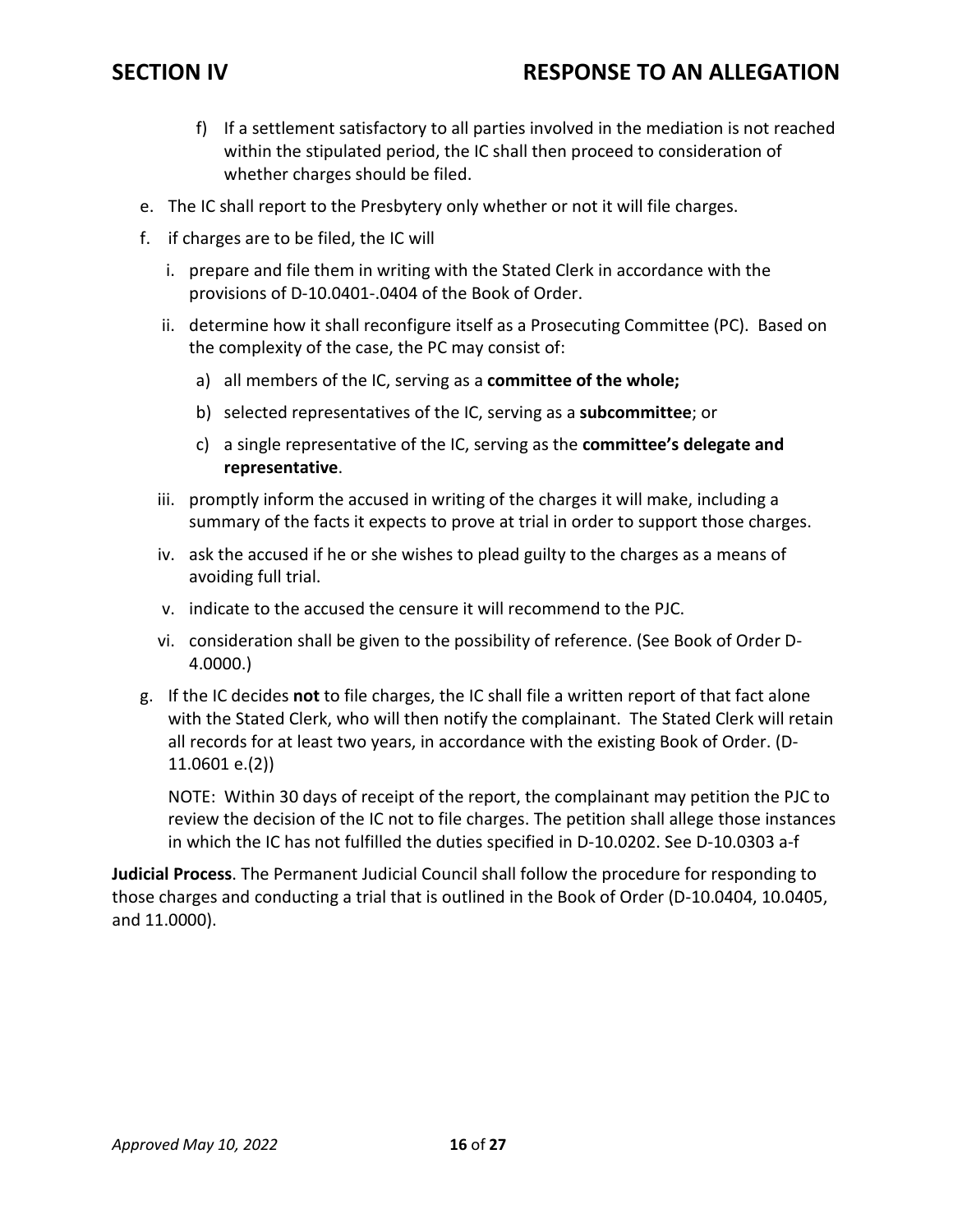- 1. To help meet the needs of the **complainant**, he/she/they has the right to
	- a. Be heard and taken seriously. From the time that the complainant indicates that sexual misconduct has occurred, the complainant should receive immediate attention and serious consideration from all church representatives.
	- b. Receive pastoral and therapeutic support. The complainant may require spiritual and professional assistance as a result of the alleged sexual misconduct. The Stated Clerk will offer to appoint, if it is desired by the complainant, a Response Team of at least three members that will either offer such support itself or arrange to have it provided from a suitable pastor and/or a qualified therapist. Discussions with members of the Response Team and their agents would be confidential, privileged conversations.
	- c. Be informed about church process and progress with regard to the accusation. The Stated Clerk should appoint a liaison who will keep the complainant properly informed as to what actions are taking place as a result of the accusation, including rights to appeal. In cases where there is an Response Team, the liaison will ordinarily be a member of that body.
	- d. Receive legal advice. The Stated Clerk should advise the complainant of his or her right to pursue independent legal advice.
	- e. Be assured of an advocate of one's own choosing. A complainant may need continuing moral support from an individual who is present while the church addresses the accusation. This advocate may be a relative, a friend, or an impartial third party. In certain circumstances, this advocate will speak for the complainant.
	- f. Be assured that justice will be pursued. The complainant needs to be shown by the processes of the church that justice is being pursued through fact-finding, truth-telling, confrontation, and agreement that may include removal or temporary exclusion of the accused from office or impartial adjudication of the complaint.
	- g. Receive healing and reconciliation. In addition to the other forms of reconciliation mentioned above, the complainant may need to attain a degree of healing, wholeness, and reconciliation with all concerned — with the self, the family, the church and, ideally, the accused as well. For more on resolution and reconciliation, see §6 below.
- 2. To help meet the needs of the **accused**, he/she/they has the right to:
	- a. Receive adequate information about the accusation. When an allegation of sexual misconduct has been received by the Stated Clerk, the IC will notify the accused that an allegation has been made. This notification
		- i. will be made in writing and should include advice that the accused have no further contact of any sort with the complainant, the alleged victim (if different from the complainant), or the family of the complainant.
		- ii. will warn the accused that any statements made to the IC may be used against the accused in later proceedings.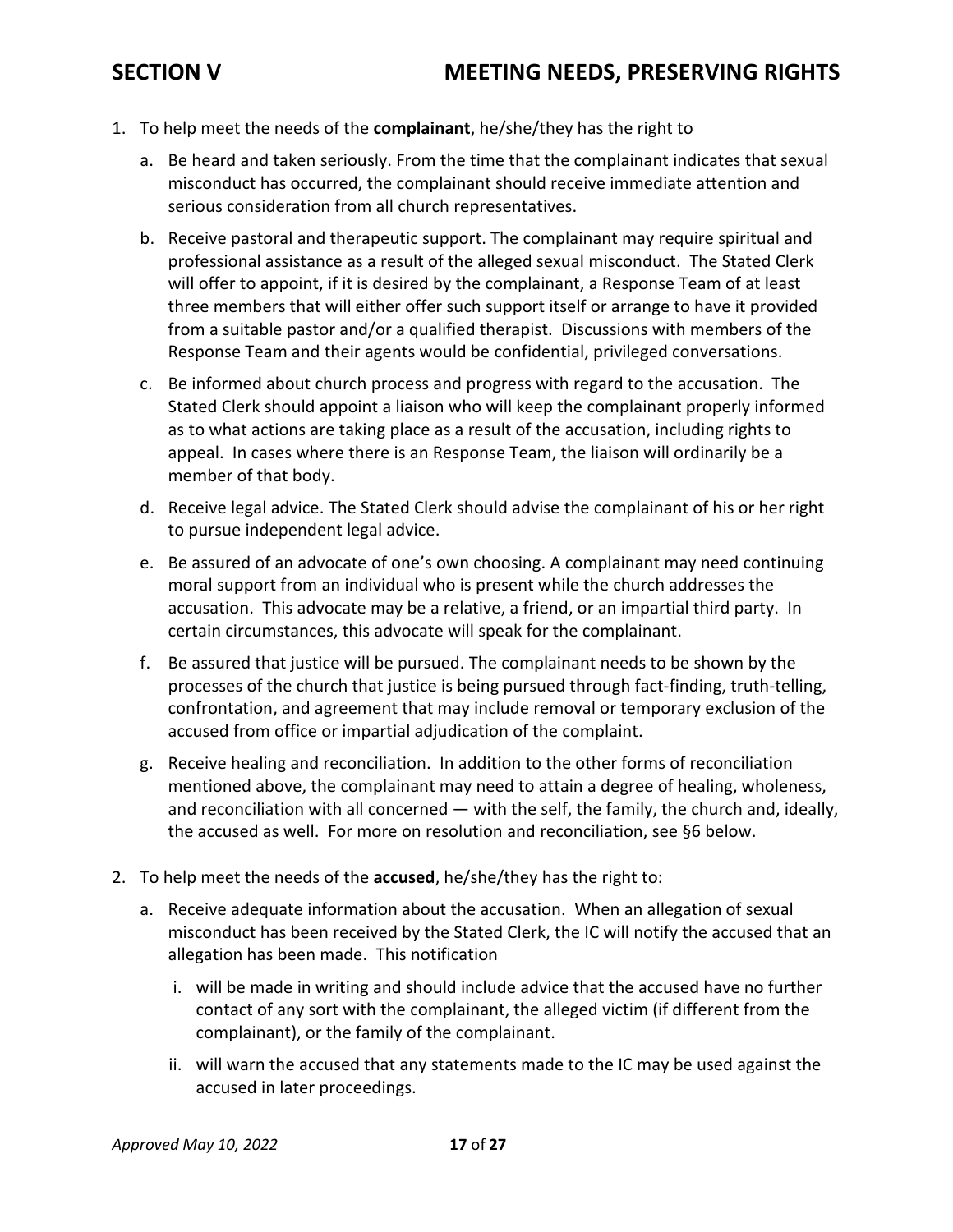- iii. should explain the process by which the allegation of sexual misconduct will be investigated and the options available to the accused, including rights to appeal.
- iv. will recommend that the accused seek legal advice immediately since the allegation could result in church discipline or in civil or criminal court action.
- b. Obtain legal advice and assistance. The accused may seek legal advice from any source, but it should be noted that in church disciplinary or remedial cases "no person shall act as counsel who is not a member of the Presbyterian Church (U.S.A.)" (Book of Order, D-7.0301). *No member of a PJC shall appear as counsel before the commission while a member.*

The Stated Clerk may be able to recommend a list of Presbyterian lawyers who are willing to consider representing parties in church disciplinary cases. The accused is responsible for his or her own attorney fees, but, if an allegation proceeds to the initiation of a disciplinary case and the accused is unable to employ counsel, the accused may request appointment of counsel under the provisions of Book of Order, D-11.0302.

- c. Receive pastoral counseling and care. If the accused so desires, the Stated Clerk will appoint an ad hoc Team of Counselors (ToC), consisting of no fewer than three members. (In cases where the accused is a member of the clergy, the COM may appropriately be asked to take responsibility for either serving as or helping to select the ToC.) Members of the ToC should be spiritual or professional counselors with someone whose conversations with the accused would be recognized by courts as confidential and privileged communication. Note that, while the Stated Clerk may be asked to suggest names of impartial clergy or therapists, they should not themselves engage in this type of pastoral care and counseling because their conversations would not be confidential and because of their potential involvement in the disciplinary process.
- d. Receive assistance in relating to Session and Congregation. Each situation will be different, but the Presbytery should be prepared to help plan for the anticipated needs of a particular congregation and to recommend expert resources.
- e. All appropriate legal protections. Before each and every conference with the accused, the accused should be informed of the right to remain silent, to be represented by counsel and, if charges are later filed, to have counsel appointed if he or she is unable to secure counsel (Book of Order D-11.0301-.0302).
- f. Have his or her family remain economically secure. The Presbytery should remain alert to the possible spiritual, emotional, and financial needs of the family of the accused and recommend expert resources. Nevertheless, individuals on the staff of the Presbytery should be cautioned against personally trying to meet these needs through loans, gifts, and other activities that may complicate any subsequent secular legal action.
- g. Receive complete exoneration if acquitted. If the accused is acquitted of the charge, it is important for the Presbytery to see that the acquittal is widely disseminated, unless doing so would further injure the person falsely accused. At the very least, all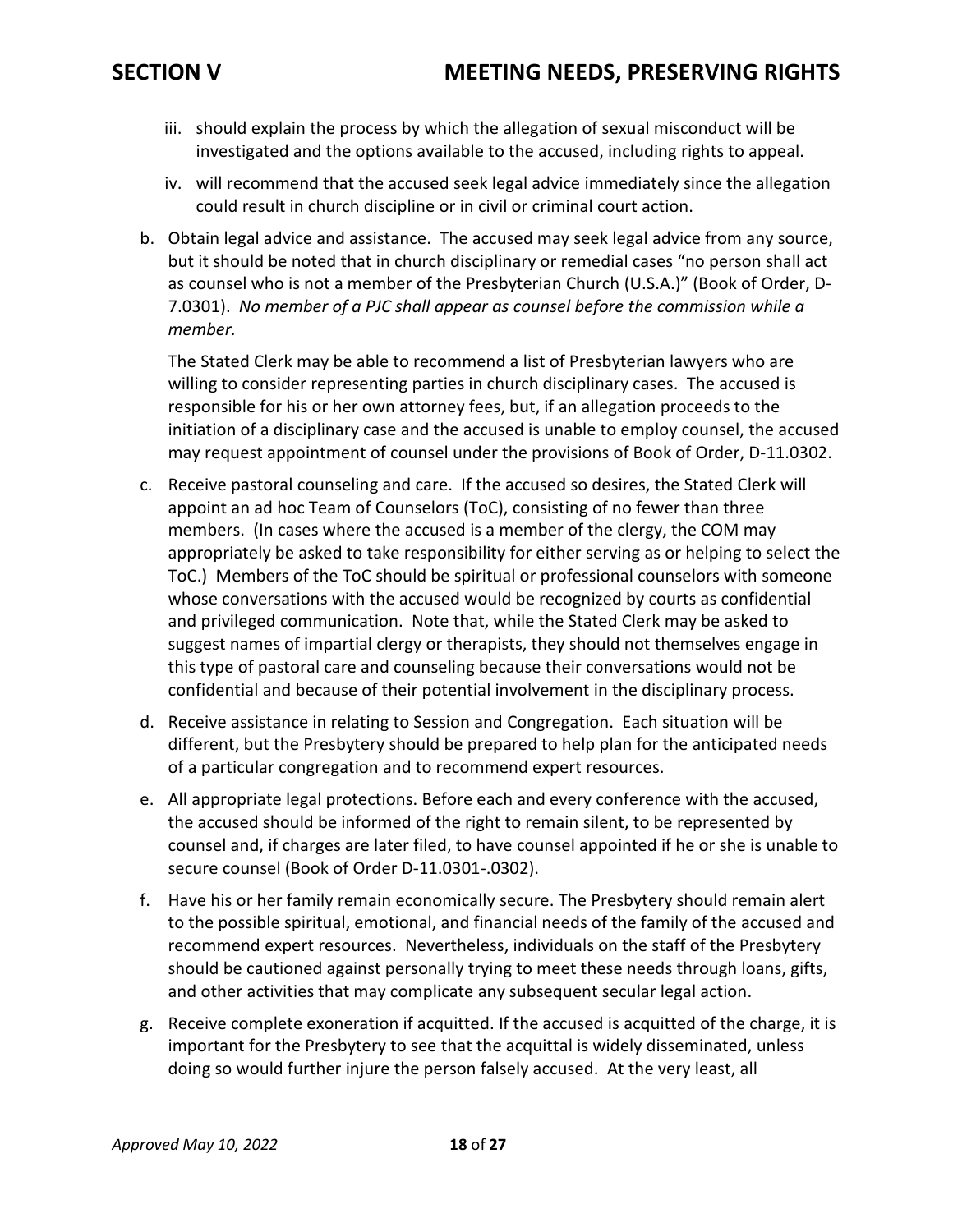individuals who were officially informed of the accusation should also be officially informed of the acquittal.

*D-11.0401 The accused in a disciplinary case is presumed to be innocent until the contrary as proved, and unless guilt is established beyond a reasonable doubt, the accused is entitled to be found not guilty.* 

- 3. To help meet the needs of the **congregation** affected by the accusation, *the congregation* has the right to:
	- a. Pastoral care. In cases where the accused is a minister/Teaching Elder/CP, pastoral care should be provided to the congregation by another member of the ordained staff (if the church is a multiple-staff church) or by a trained interim pastor. If the minister leaves his or her position as a result of an accusation of sexual misconduct, a trained interim pastor or consultant in sexual misconduct may need to work with the congregation; in extreme cases this assistance may continue for an extended period of time. In cases where the accused is someone other than a minister, the pastor should provide the needed care for his or her congregation. The pastor, if not previously trained in this area of specialization, may wish to consult with denominational specialists who can provide advice on how to proceed in tending to the needs of the congregation and how to address any problems that may arise.
	- b. Proactive attention while necessarily awaiting a determination of guilt or innocence. Special care must be taken to meet a congregation's needs even as the process outlined in this policy is still unfolding. Rumors may be *circulating* that are detrimental to the congregation's welfare. Decisions may need to be made about whether the congregation is best served by having the accused placed on administrative leave. Routine business may need to be tended to should the energies of the accused become focused on mounting a defense. It will be necessary for various individuals and groups associated with the Presbytery — for instance, the Stated Clerk and the COM — to assist in meeting these needs of the congregation in accordance with their knowledge of the case and their appropriate professional role.
	- c. An appropriate amount of information about the case. While certain types of information must remain confidential in order to protect the rights of both the complainant and accused, other types of information should be shared with the congregation in order to avoid misunderstandings, false rumors, and destructive speculation. For instance, if a case of sexual misconduct becomes a matter of public knowledge within a congregation and if a pastor has been found guilty of sexual misconduct, an interim pastor or consultant may be needed to hold meetings with individuals, small groups, or the whole congregation. Such meetings should provide information about sexual misconduct in general, Presbyterian polity and judicial process, and the process by which others who may have been victimized may be heard and ministered to. If the accused is not the pastor, then the pastor should perform these functions in most cases.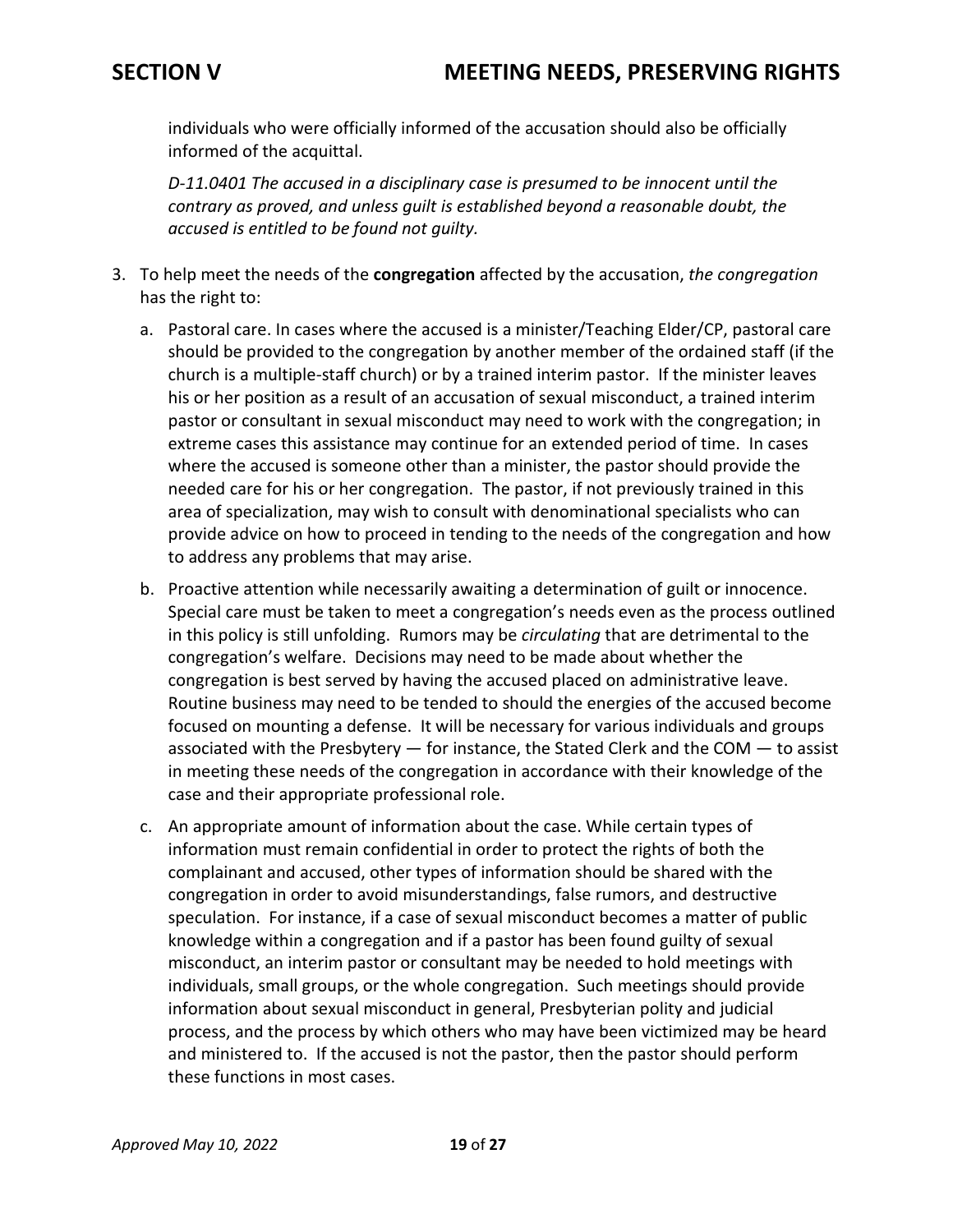## **SECTION V MEETING NEEDS, PRESERVING RIGHTS**

d. Resource persons. Individuals whose services may be valuable to a congregation in the context of sexual misconduct could include a trained interim pastor, a CRM representative knowledgeable in polity and the effects of sexual misconduct in the church, a consultant or therapist with knowledge and experience in dealing with sexual misconduct, an attorney who can discuss legal aspects of a case, an insurance agent who can advise the congregation about their exposure to liability or coverage, and other professionals of this sort.

Have its financial concerns addressed and taken seriously. Allegations of sexual misconduct may have serious financial implications for a congregation. Paid administrative leaves may need to be funded, counselors may need to be retained, and interim staffing may need to be sought. While each situation will be different, the Presbytery should work closely with the congregation in each case so that the lasting financial impact of these situations may be minimized and the congregation's return to wholeness may be effected in as timely a manner as possible. In situations where a paid administrative leave would be financially burdensome to the congregation, the CRM may be requested to assist in finding an appropriate solution to this problem.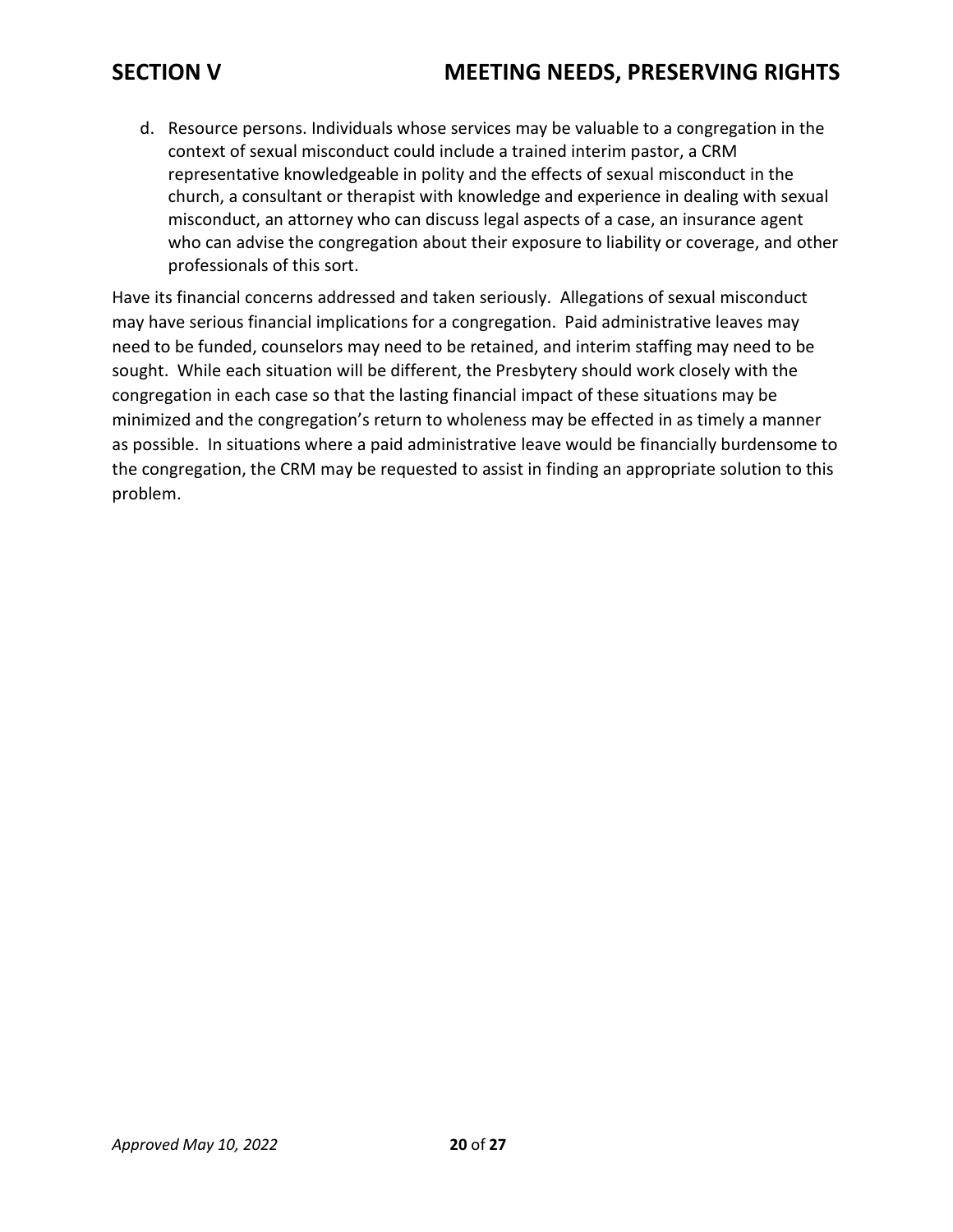## **SECTION VI EFFECTING RESOLUTION AND RECONCILIATION**

- 1. The ultimate goal, in cases where there is either a finding of fault or an admission of guilt, should always be to effect as much healing, resolution, and reconciliation as possible between the individual responsible for the misconduct and the complainant, congregation, Presbytery, and Church.
- 2. In cases where the individual responsible for the misconduct is a member of clergy, the COM will be responsible for designing and implementing a plan for effecting this healing, resolution, and reconciliation.
- 3. In cases where the individual responsible for the misconduct is not a member of clergy, the Stated Clerk, working in consultation with the General Presbyter and the Chair of the COM, will name an appropriate group of individuals to design and implement a plan for effecting healing, resolution, and reconciliation. At times, this group will be some existing body or standing committee; at other times, this group will be an ad hoc committee established solely for this purpose.
- 4. No single plan for healing, resolution, and reconciliation will be applicable to all situations. Nevertheless, it is likely that the body responsible for developing these plans will consider, among other options:
	- a. Mandatory counseling for the individual responsible for the misconduct.
	- b. Mandatory training in the prevention of sexual misconduct, either for individuals or for groups.
	- c. Apologies, either formal or informal, to those adversely affected by the misconduct.
	- d. An alteration of responsibilities, either permanently or for some set period.
	- e. A plan for reporting participation/successful completion in counseling/training/alteration of responsibilities must be agreed upon by the individual responsible for the misconduct and the person/body responsible for reviewing/supervising these plans.

*The Book of Order provides for degrees of church censure: rebuke, rebuke with supervised rehabilitation, temporary exclusion from exercise of ordered ministry or membership, and removal from ordered ministry or membership. D-12.0100*

- 5. It should be remembered and openly discussed with the complainant, the individual responsible for the misconduct, and other parties affected by the misconduct — that the plan for healing, resolution, and reconciliation should never be developed with the intent to punish, humiliate, seek retribution, or alienate the individual responsible for the misconduct. This part of the process is not intended to result in a sanction, such as may have been imposed by the PJC. Rather the goal of this stage of the process should always be to educate the individual responsible for the misconduct and to bring about his or her reconciliation with the congregation, Presbytery, Church and, where possible, the complainant.
- 6. Similar care should be taken, whenever necessary, to provide ongoing pastoral care to the complainant and/or the congregation affected by the misconduct in order that all parties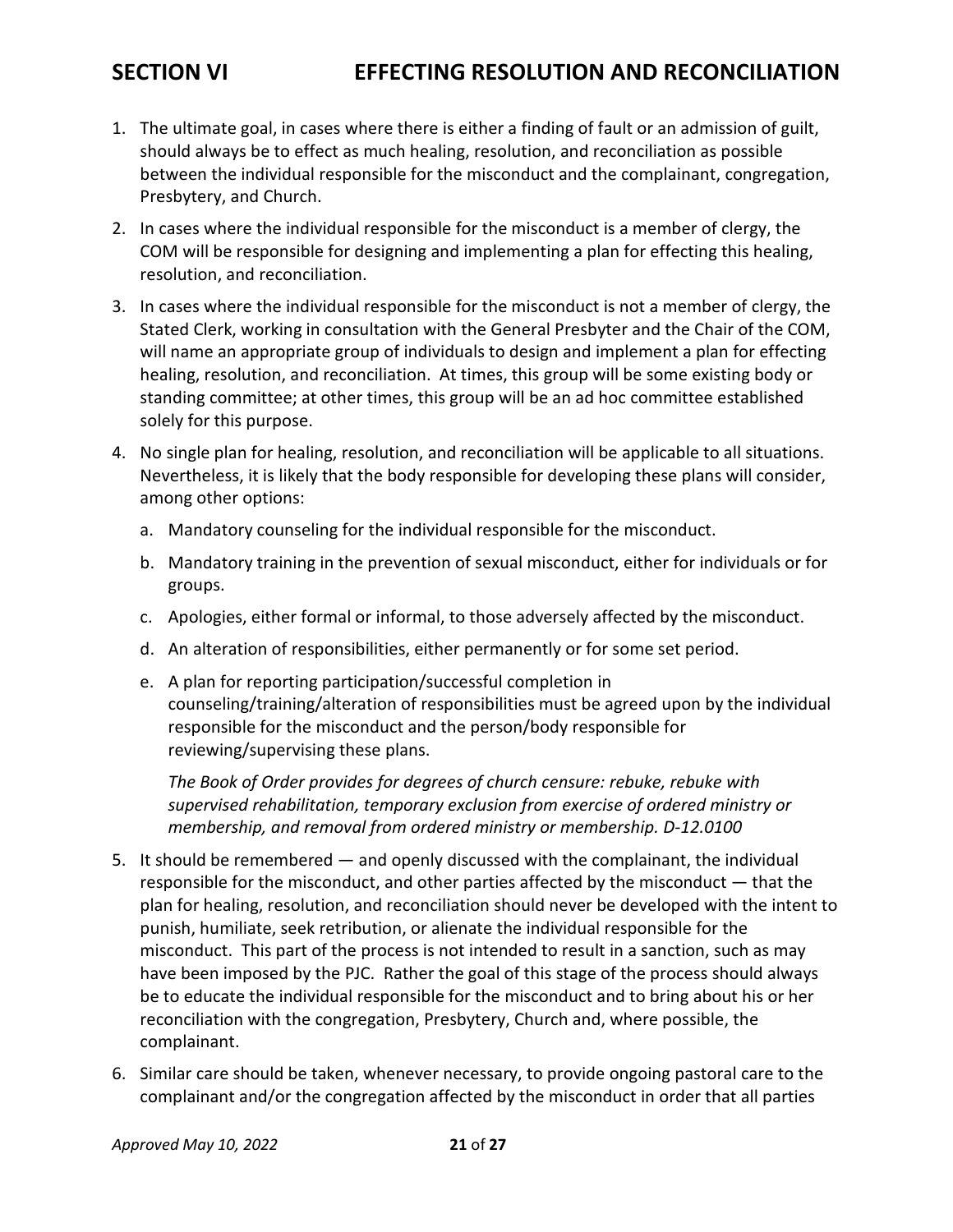may reach, to the greatest extent possible, a sense of closure, healing, and wholeness in a timely manner.

- 7. In cases where the accused is acquitted or where the IC has concluded that the allegation does not warrant full investigation, similar efforts should be taken to reach healing, resolution, and reconciliation. While in these cases, too, no single plan to accomplish this goal will be applicable to all situations, it is likely that the body responsible for developing these plans will consider, among other options:
	- a. Mandatory or recommended counseling for the individual responsible for the allegation.
	- b. Additional training in the meaning and nature of sexual misconduct, either for individuals or for groups.
	- c. Apologies, either formal or informal, to the individual falsely accused.

An alteration of reporting relationships or congregational membership, either permanently or for some set period.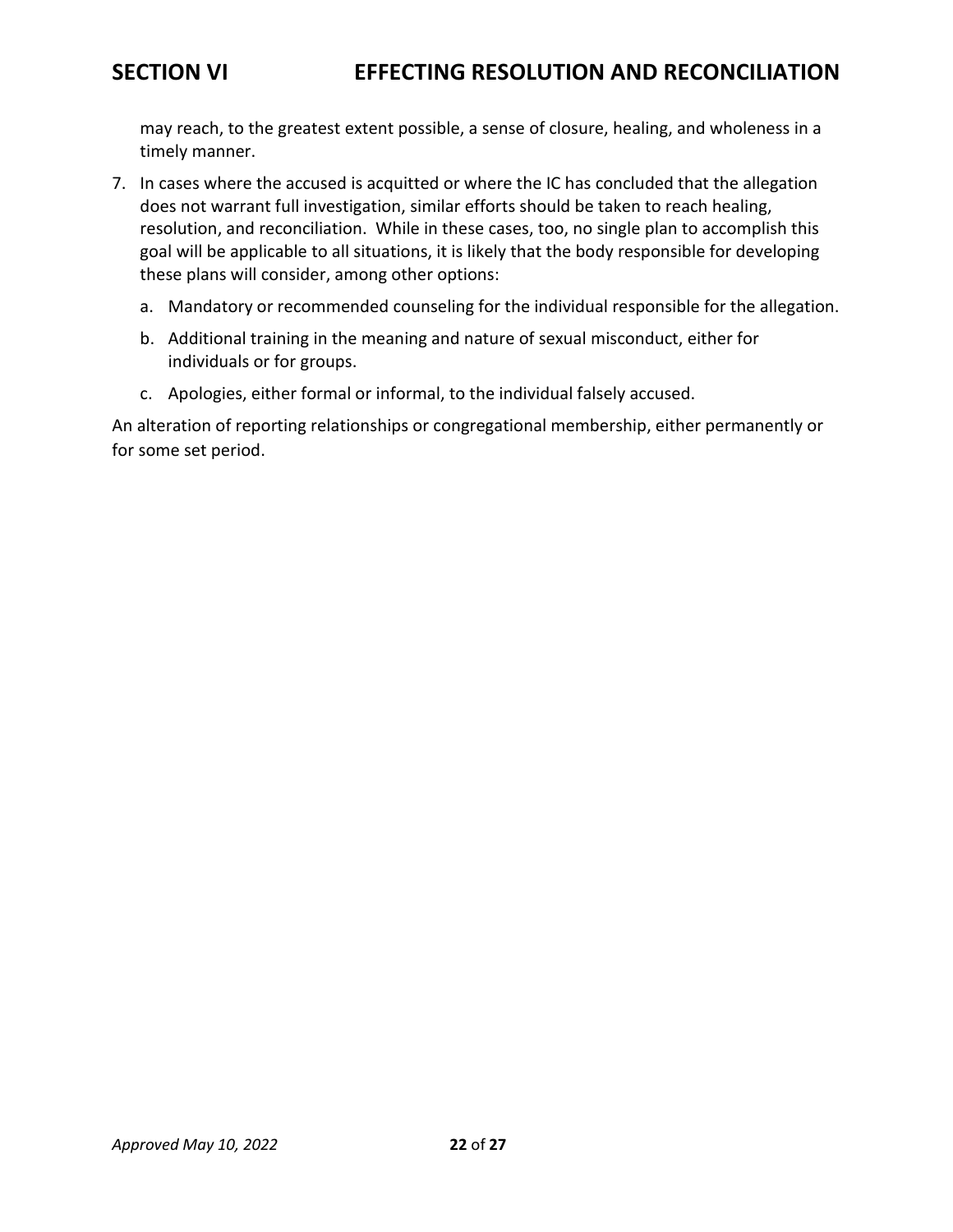## **SECTION VII CONTACT INFORMATION**

Stated Clerk of The Presbytery of Cincinnati: Rev. Erwin Goedicke [erwin@cpresby.org](mailto:erwin@cpresby.org) / 513.265.3423

Current contact information for the moderator of the PJC, the COM, and other standing committees of The Presbytery of Cincinnati may always be found online at <https://presbyteryofcincinnati.org/>

The mailing address for the Presbytery Office is: Presbytery of Cincinnati 217 Wyoming Avenue Cincinnati, OH 45215 For reports of abuse concerning minors: For the Commonwealth of Kentucky, call 877-597-2331 For the State of Indiana, call 800-800-555 For the State of Ohio, call 855 O-H-CHILD (1-855-642-4453)

The Stated Clerk is available to help Sessions, congregations, Christian Educators and pastors create policies regarding Child, Youth and Vulnerable Adult Protection Policies and Sexual Misconduct Policies.

## **SECTION VIII RESOURCES**

The PC(USA) has many resources available for Sessions and congregations.

- <https://www.presbyterianmission.org/legal-resources/creating-safe-ministries/>
- [https://www.pcusa.org/site\\_media/media/uploads/children/pdf/we\\_wont\\_let\\_it\\_happ](https://www.pcusa.org/site_media/media/uploads/children/pdf/we_wont_let_it_happen.pdf) [en.pdf](https://www.pcusa.org/site_media/media/uploads/children/pdf/we_wont_let_it_happen.pdf)

### **PC(USA) Hotline**

The Presbyterian Church (USA) has a sexual misconduct hotline. The number is 1-888-728- 7228 ext.5207 or 1-502-569-5207. It is staffed by the sexual misconduct ombudsperson. The purpose of this hotline is to report events, even if the victim is not ready to pursue a formal complaint at this time. The caller has the ability to control the information and how it is used. This can be especially helpful for those who want more information about the process, or who want a historical record kept in the event that he/she/they decides to pursue a complaint at a later date. If the person accused of the violation is named, then it could be helpful in the event that another victim files a complaint against the same person. The ombudsperson can be a listening ear as well as resource as to options and process. The important point is that the caller controls the information.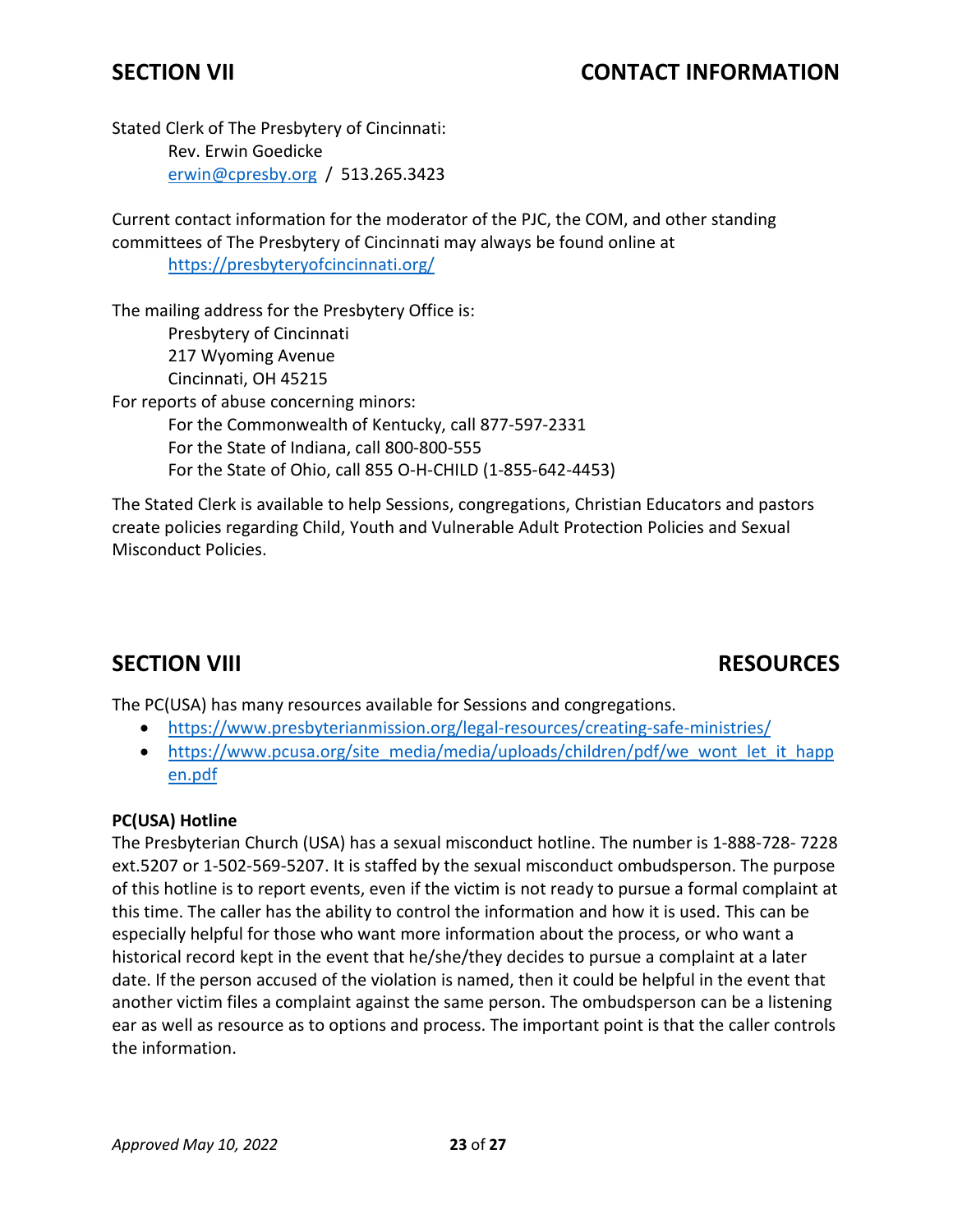## **SECTION VIII RESOURCES**

### **Insurance Carriers**

Many insurance carriers have free resource information available regarding Child and Youth Protection and Sexual Misconduct Policies, available even if you are not a client of that company. Contact your insurance provider for more information, and to make sure the congregations' insurance includes coverage for sexual misconduct/child and youth protection issues.

Insurance Board: <https://www.insuranceboard.org/?s=sexual+misconduct> Church Mutual:<https://www.churchmutual.com/137/Sexual-Misconduct-and-Molestation> Brotherhood Mutual: [https://www.brotherhoodmutual.com/index.cfm/resources/safety](https://www.brotherhoodmutual.com/index.cfm/resources/safety-library/risk-management-articles/administrative-staff-and-finance/sexual-misconduct/)[library/risk-management-articles/administrative-staff-and-finance/sexual-misconduct/](https://www.brotherhoodmutual.com/index.cfm/resources/safety-library/risk-management-articles/administrative-staff-and-finance/sexual-misconduct/)

### **Other Resources:**

|                                                                                          | The Child's Song, The Religious Abuse of Children                                       | <b>Donald Capps</b>           |  |
|------------------------------------------------------------------------------------------|-----------------------------------------------------------------------------------------|-------------------------------|--|
|                                                                                          | I Can Say No- A Child's Book About Abuse                                                | Doris Sanford                 |  |
| $\bullet$                                                                                | I Can't Talk About It -A Child's Book about Sexual Abuse                                | Doris Sanford                 |  |
|                                                                                          | Safe Sanctuaries: Reducing the Risk of Child Abuse in the Church Joy Thornburg Melton   |                               |  |
|                                                                                          | Safe Sanctuaries for Children & Youth Reducing the Risk of Abuse in the Church          | DVD                           |  |
| Safe Sanctuaries for Youth: Reducing the Risk of Abuse in Youth Ministries Joy Thornburg |                                                                                         |                               |  |
|                                                                                          | Melton                                                                                  |                               |  |
| $\bullet$                                                                                | Boundaries with Kids: When to say Yes, When to say No                                   | <b>Henry Cloud</b>            |  |
|                                                                                          | Boundaries with Kids: When to say Yes, When to say No Workbook                          | <b>Henry Cloud</b>            |  |
|                                                                                          | It's My Body                                                                            | Lory Freeman                  |  |
|                                                                                          | Welcome the Child: A Child Advocacy Guide for Churches                                  | Guy and Daley                 |  |
|                                                                                          | Sexual Abuse: Pastoral Responses                                                        | Len Hedges-Goettl             |  |
| ٠                                                                                        | Surely Heed Their Cry: A Presbyterian Guide to Child Abuse Prevention, Intervention and |                               |  |
|                                                                                          | Healing                                                                                 | <b>Bonnie Glass MacDonald</b> |  |
|                                                                                          | <b>Is Nothing Sacred</b>                                                                | Marie Fortune                 |  |
|                                                                                          |                                                                                         |                               |  |

### **See also:**

- FaithTrustInstitute.org
- Darkness to Light https://www.d2l.org/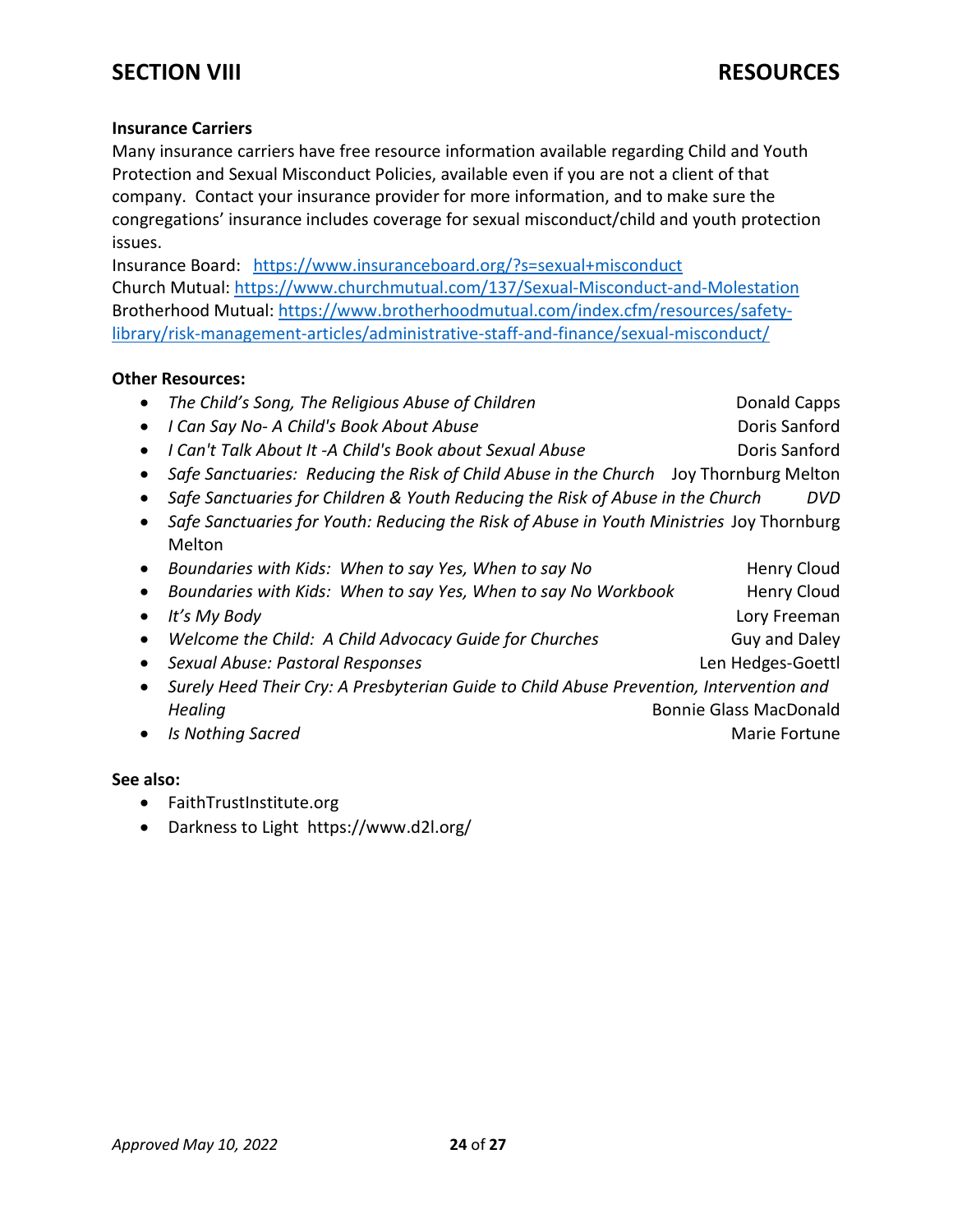## **APPENDIX A**

### **Acknowledgement of Sexual Misconduct Prevention Policy** Presbytery of Cincinnati

As part of my annual certification to serve within the Presbytery of Cincinnati, I

acknowledge that I have received, read and reviewed the Presbytery of

Cincinnati's Sexual Misconduct Prevention Policy, and agree to abide by and

\_\_\_\_\_\_\_\_\_\_\_\_\_\_\_\_\_\_\_\_\_\_\_\_\_\_\_\_\_ \_\_\_\_\_\_\_\_\_\_\_\_\_\_\_\_\_\_

follow its provisions.

Printed Name Date

Signature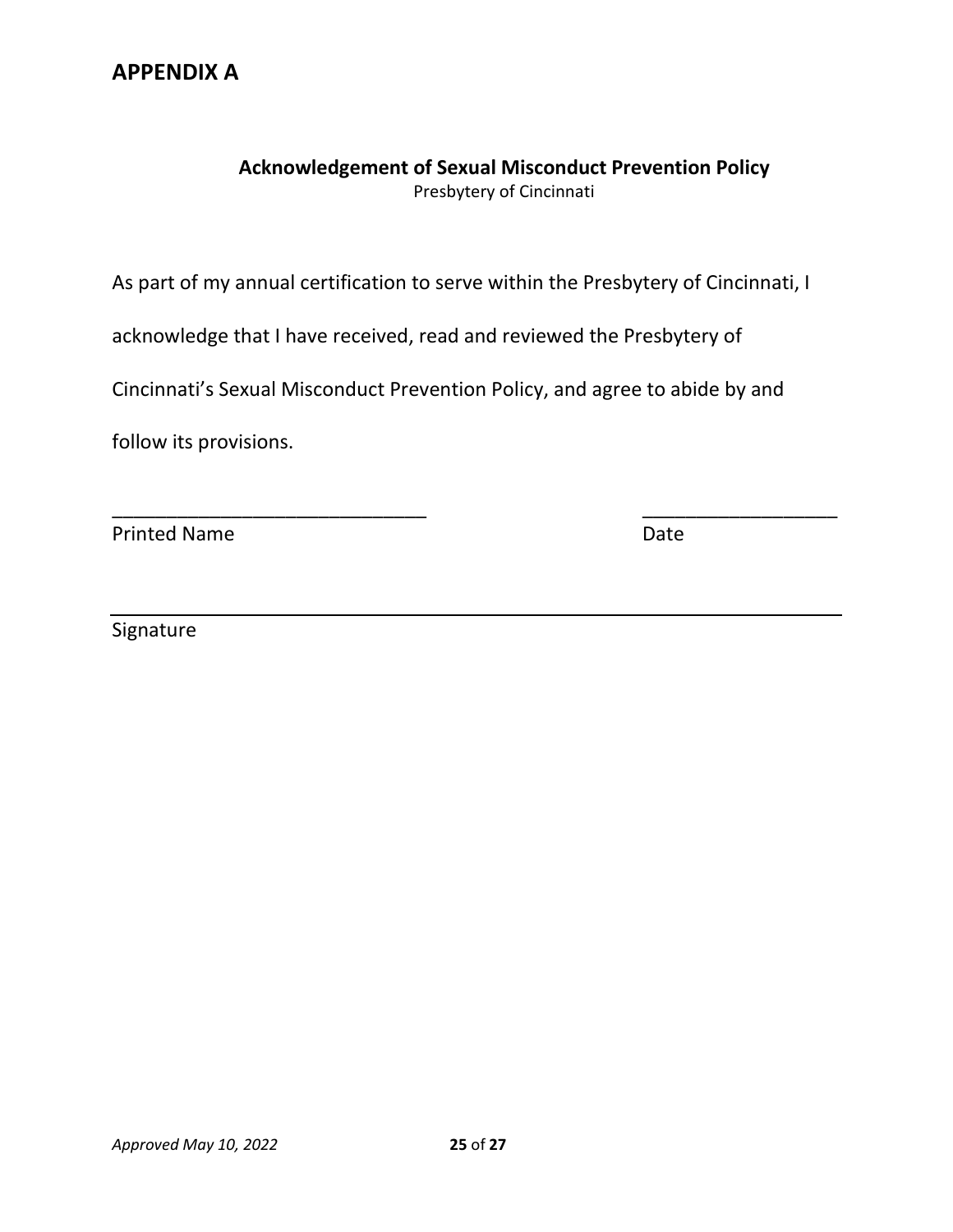# **Form for Child Care at a Presbytery Meeting**

Acknowledgement of Policy

| Church |
|--------|
|--------|

The undersigned representative of the Church hereby acknowledges that the Church maintains both a child and youth protection policy and a sexual misconduct policy, per Book of Order G-3.0106. Furthermore, all those individuals named at the bottom of this form are members/employees of this church and have been screened in accordance with said Policy, including a background/reference check , and will be working with the Presbytery sponsored event. They have been, and currently are, authorized by the church to work with the children youth, and persons with disabilities of this church.

Signed this \_\_\_\_\_\_\_\_\_\_\_\_\_\_\_\_\_\_\_\_\_\_\_\_\_\_ day of \_\_\_\_\_\_\_\_\_\_\_\_\_\_\_\_\_\_\_\_\_\_\_\_\_\_\_\_\_\_\_\_\_\_,

20\_\_\_\_\_\_\_\_\_\_\_\_\_\_\_\_\_\_\_\_\_\_\_\_\_\_\_\_\_\_\_\_\_\_.

Signature

Printed Name

Capacity with church

\_\_\_\_\_\_\_\_\_\_\_\_\_\_\_\_\_\_\_\_\_

\_\_\_\_\_\_\_\_\_\_\_\_\_\_\_\_\_\_\_\_\_

\_\_\_\_\_\_\_\_\_\_\_\_\_\_\_\_\_\_\_\_\_